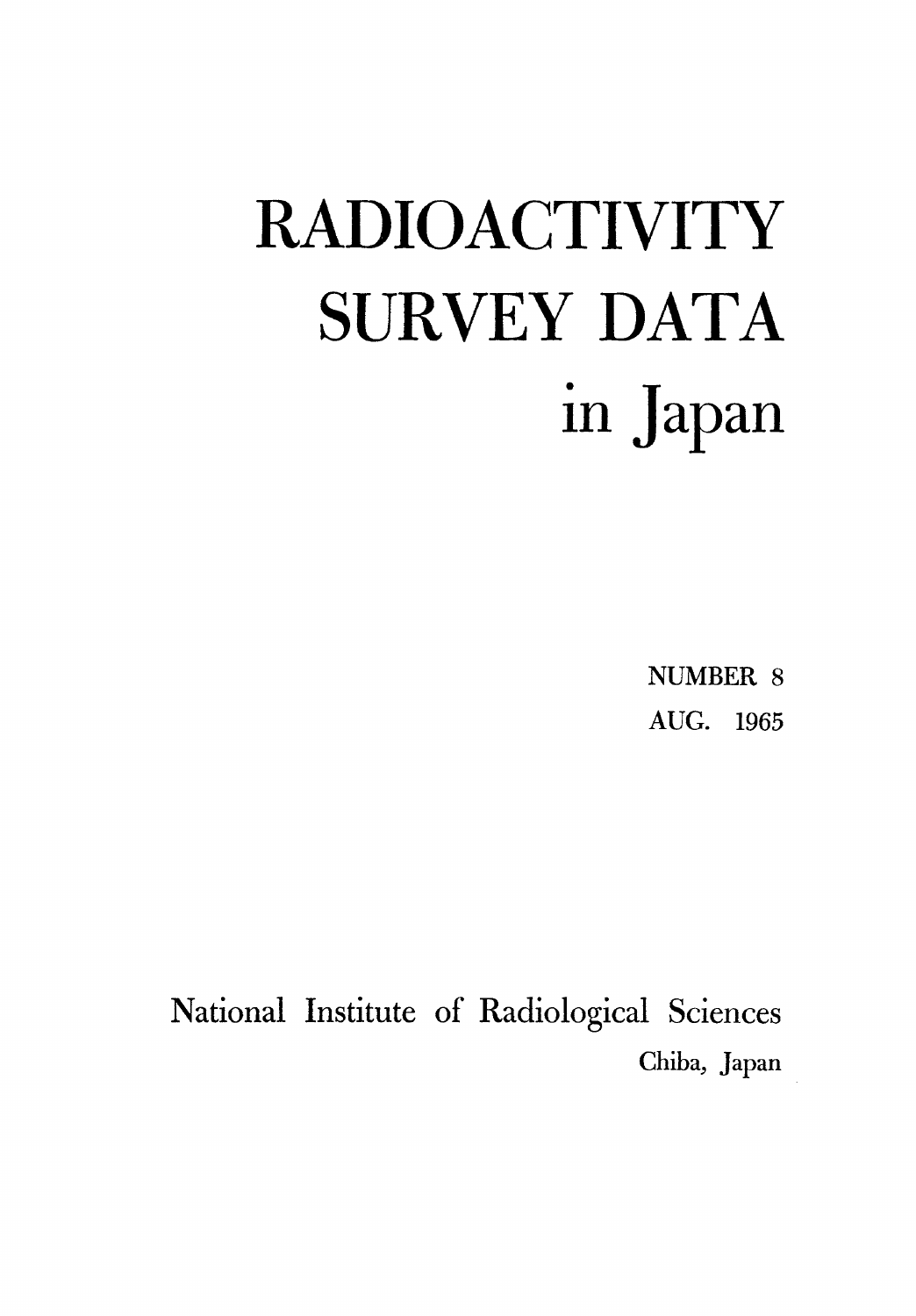In April 1963, in compliance with directives set forth by the Japan Atomic Energy Commisson, the Division of Radioactivity Survey, National Institute of Radiological Sciences was directed to:

1. Collect, record and maintain information on radiation from National and International sources.

2. Analyze the information collected.

3. Establish a radiation survey information exchange center.

As a part of the assignment, data from the Nationwide Radioactivity Survey Network were assembled and compiled in this publication, which is issued on a quarterly basis.

For further information on any subject reported in this issue, readers are referred to the contributors indicated in the table headings.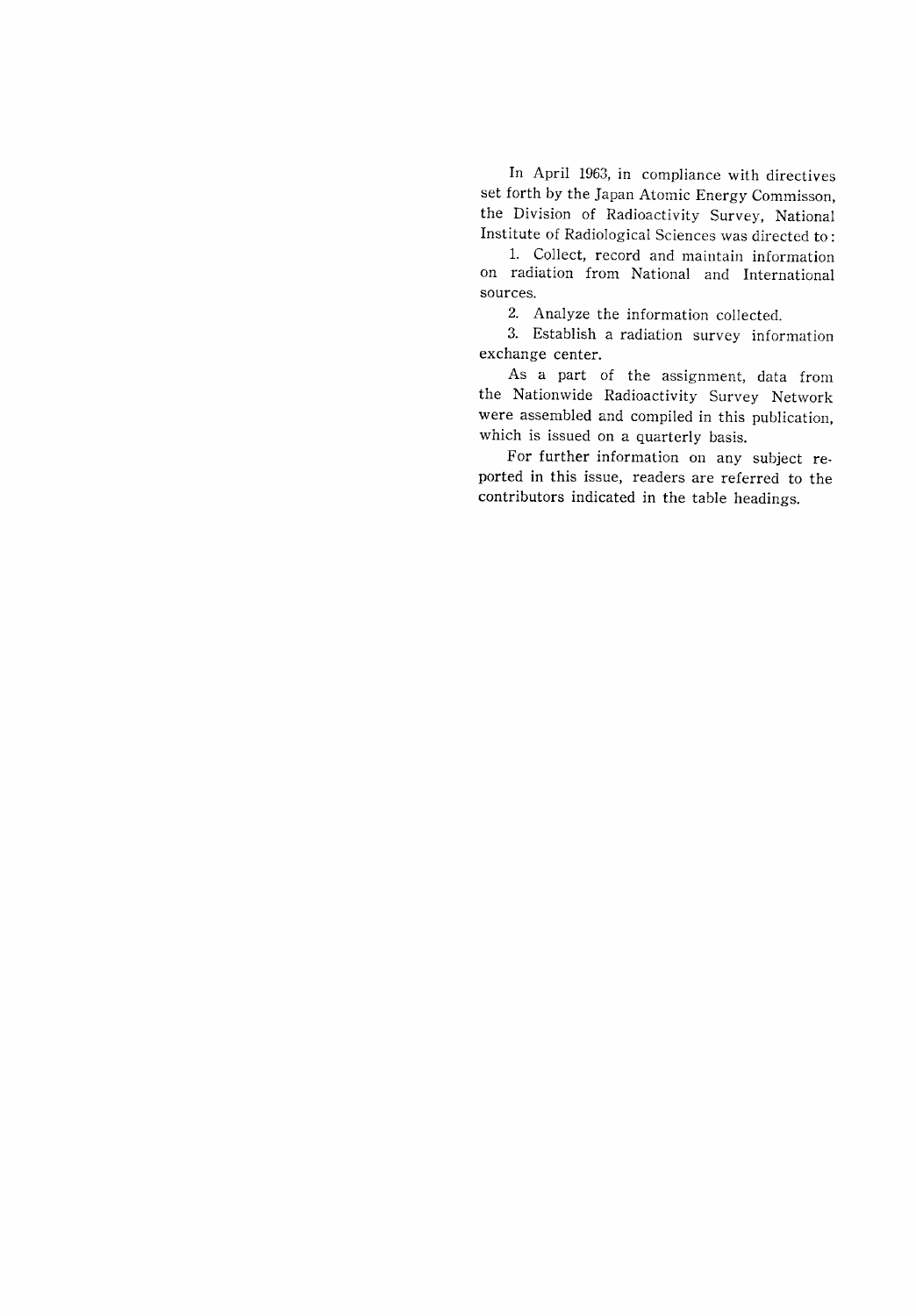# Radioactivity Survey Data in Japan

#### Number 8

Aug. 1965

#### Contents

| Page                                                                                                                    | Page                                   |
|-------------------------------------------------------------------------------------------------------------------------|----------------------------------------|
| Dietary Data                                                                                                            | (Japan Analytical Chemistry Research   |
| Strontium-90 and Cesium-137 in Rice<br>(National Institute of Agricultural                                              | Water Data                             |
| $Science$ $\sim$ 1                                                                                                      | Strontium-90 and Cesium-137 in Potable |
| Strontium-90 in Wheat                                                                                                   | Rain Water used by Lighthouses         |
| (National Institute of Agricultural                                                                                     | (Japan Analytical Chemistry Research   |
| $Science$ $\sim$ 3                                                                                                      |                                        |
| Strontium-90 and Cesium-137 in Vegetables                                                                               | Strontium-90 and Cesium-137 in Potable |
| (Japan Analytical Chemistry Research                                                                                    | Rain Water                             |
| $Institute) \dots 5$                                                                                                    | (Japan Analytical Chemistry Research   |
| Strontium-90 and Cesium-137 in Total Diet                                                                               |                                        |
| (National Institute of Radiological                                                                                     | Strontium-90 and Cesium-137 in Source  |
| $Science$ ) $\cdots$ $\cdots$ $\cdots$ $\cdots$ $\cdots$ $\cdots$ $\cdots$ $\cdots$ $\cdots$ $\cdots$ $\cdots$ $\cdots$ | Water                                  |
| Strontium-90 and Cesium-137 in Powdered                                                                                 | (Japan Analytical Chemistry Research   |
| Milk                                                                                                                    |                                        |

National Institute of Radiological Sciences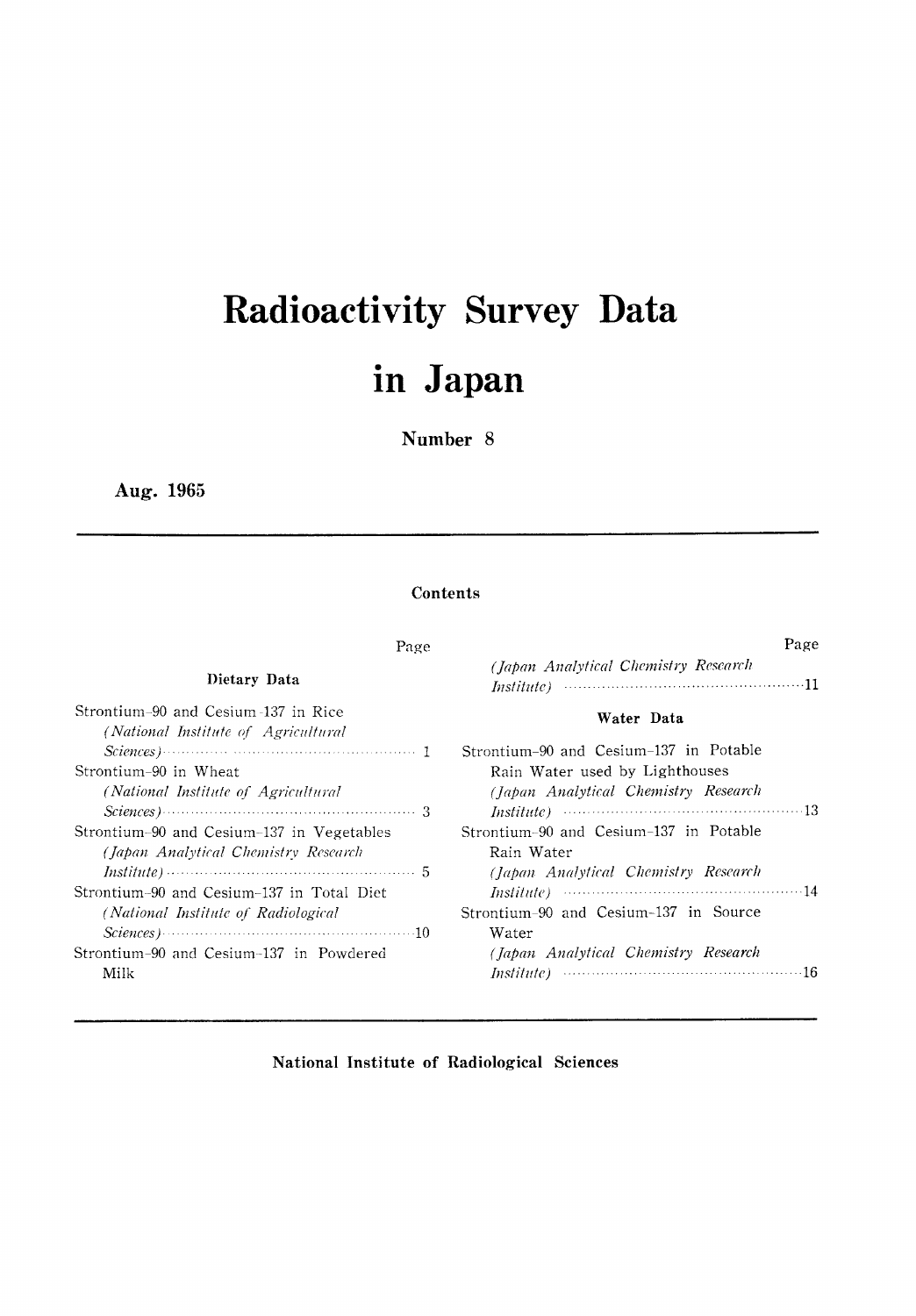## Dietary Data

#### Strontium-90 and Cesium-137 in Rice

(National Institute of Agricultural Sciences)

National Institute of Agricultural Sciences has determined strontium-90 content in rice since 1957, and cesium-137 content in rice since 1961.

All rice samples were collected at, and sent from national and prefectural agricultural experimental stations, covering all important agricultural areas throughout Japan. Sampling locations are shown in Figure 1.

The samples were chosen as representative of agricultural conditions, including soil type, crop variety, fertilizer application and harvest time. The analytical procedure applied is the same as that shown on page 14, Issue No. 3 of this publication.

Results of analyses are shown in Tables 1 and 2. Figure 2 shows the yearly average of strontium-90 and cesium-137 content during the period 1957 to 1964.

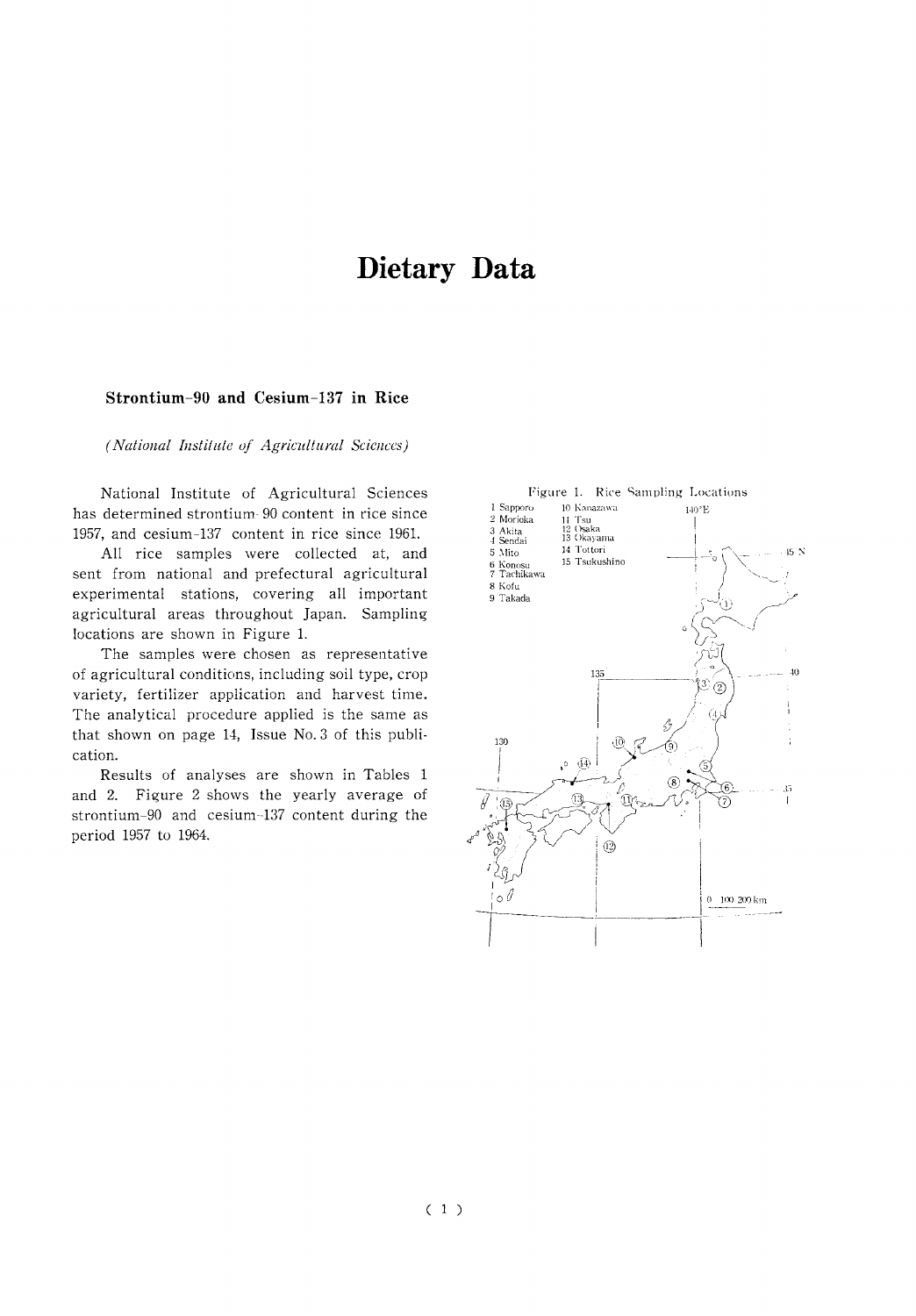#### Table 1.  $^{90}Sr$  in Rice -1963 to 1964-By H. Kobayashi and M. Ishikawa

(National Institute of Agricultural Sciences)

(Continued from Table 7-1, Issue No. 3, of this Publication)

| Location            | Month             |     | $^{90}Sr$ (pCi/kg)<br>Harvested Brown Rice Polished Rice | Month             |     | $^{90}Sr$ (pCi/kg)<br>Harvested Brown Rice Polished Rice |
|---------------------|-------------------|-----|----------------------------------------------------------|-------------------|-----|----------------------------------------------------------|
|                     | 1963              |     |                                                          | 1964              |     |                                                          |
| Sapporo, HOKKAIDO   | Oct.              | -69 | 10.5                                                     | Oct               | 48  | 9.1                                                      |
| Akita, AKITA        | Sept              | 112 | 11.6                                                     | $\prime$          | 47  | 5.4                                                      |
| Morioka, IWATE      | Oct               | 142 | 11.1                                                     | Sept              | 45  | 9.1                                                      |
| Sendai, MIYAGI      | $\prime$          | 70  | 11.4                                                     | Oct.              | 113 | 2.3                                                      |
| Takada, NIIGATA     | $\prime$          | 195 | 15.1                                                     | $^{\prime\prime}$ | 47  | 7.4                                                      |
| Mito, IBARAGI       | Nov.              | 222 | 8.7                                                      | $^{\prime\prime}$ | 53  | 5.3                                                      |
| Konosu, SAITAMA     | $^{\prime\prime}$ | 165 | 9.2                                                      | Nov.              | 64  | 5.4                                                      |
| Tachikawa, TOKYO    | Oct.              | 98  | 6.6                                                      | Oct               | 29  | 4.2                                                      |
| Kofu, YAMANASHI     | $^{\prime\prime}$ | 47  | 2.1                                                      | $^{\prime\prime}$ | 21  | 1.6                                                      |
| Kanazawa, ISHIKAWA  | Aug               | 36  | 4.5                                                      | Aug               | 37  | 6.7                                                      |
| Tsu, MIE            | Sept              | 87  | 5.5                                                      | Oct               | 24  | 5.3                                                      |
| Osaka, OSAKA        | Nov.              | 29  | 3.4                                                      | Nov               | 21  | 20.8                                                     |
| Okayama, OKAYAMA    | $^{\prime\prime}$ | 34  | 3.2                                                      | $^{\prime\prime}$ | 26  | 5.5                                                      |
| Tottori, TOTTORI    | Oct               | 87  | 4.2                                                      | Oct.              | 49  | 3.1                                                      |
| Tsukushino, FUKUOKA | $\prime$          | 46  | 2.0                                                      | $^{\prime\prime}$ | 27  | 5.3                                                      |
| Mean Values         |                   | 96  | 7.3                                                      |                   | 43  | 6.3                                                      |

#### Table 2.  $137$ Cs in Rice  $-1963$  to 1964--

By H. Kobayashi and M. Ishikawa

(National Institute of Agriculturel Sciences)

(Continued from Table 7-2, Issue No. 3, of this Publication)

| Location            | Month<br>Harvested | $^{137}Cs$ (pCi/kg)<br>Polished Rice | Month<br>Harvested | $^{137}Cs$ (pCi/kg)<br>Polished Rice |
|---------------------|--------------------|--------------------------------------|--------------------|--------------------------------------|
|                     | 1963               |                                      | 1964               |                                      |
| Sapporo, HOKKAIDO   | Oct                | 220                                  | Oct.               | 130                                  |
| Akita, AKITA        | Sept               | 182                                  | $^{\prime\prime}$  | 88                                   |
| Morioka, IWATE      | Oct                | 195                                  | Sept               | 112                                  |
| Sendai. MIYAGI      | $^{\prime\prime}$  | 182                                  | Oct                | 35                                   |
| Takada, NIIGATA     | 11                 | 158                                  | 11                 | 74                                   |
| Mito, IBARAGI,      | Nov                | 113                                  | Oct.               | 47                                   |
| Konosu, SAITAMA     | $^{\prime\prime}$  | 76                                   | Nov                | 53                                   |
| Tachikawa, TOKYO    | Oct.               | 164                                  | Oct.               | 46                                   |
| Kofu, YAMANASHI     | $^{\prime\prime}$  | 28                                   | $^{\prime\prime}$  | 30                                   |
| Kanazawa, ISHIKAWA  | Aug.               | 57                                   | Aug                | 55                                   |
| Tsu, MIE            | Sept               | 126                                  | Oct                | 25                                   |
| Osaka. OSAKA        | Nov.               | 30                                   | Nov.               | 185                                  |
| Okayama, OKAYAMA    | $^{\prime\prime}$  | 38                                   | $\prime\prime$     | 44                                   |
| Tottori, TOTTORI    | Oct                | 101                                  | Oct                | 40                                   |
| Tsukushino, FUKUOKA | $^{\prime\prime}$  | 24                                   | $^{\prime\prime}$  | 35                                   |
| Mean Values         |                    | 113                                  |                    | 67                                   |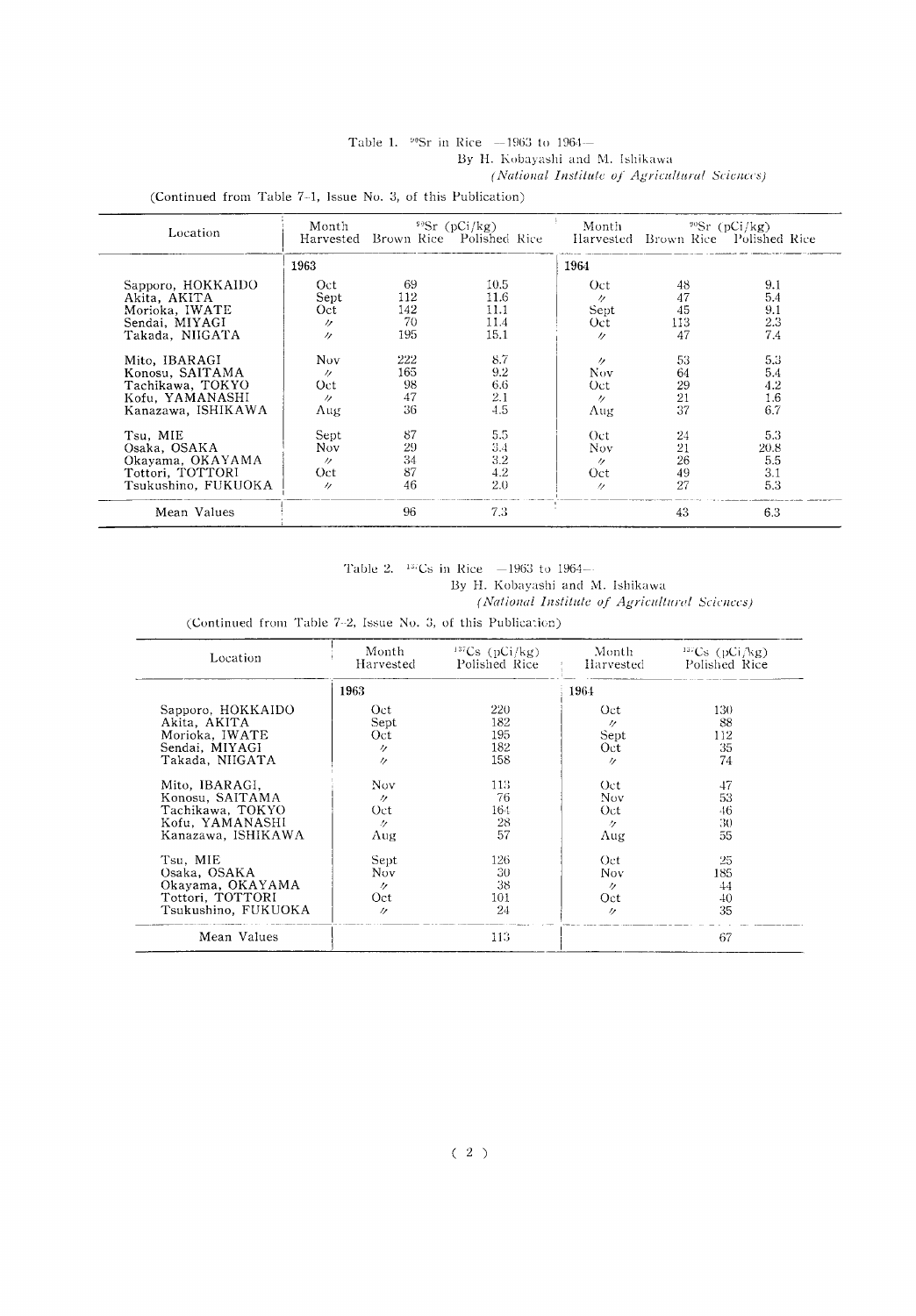

# Figure 2. Temporal Variation of  $^{90}Sr$  and  $^{137}Cs$  in Rice -1957 to 1964-

#### Strontium-90 in Wheat

#### (National Institute of Agricultural Sciences)

Since 1957, the strontium-90 content in wheat has been determined at the National Institute of Agricultural Sciences.

All wheat samples were collected at, and sent from national and prefectural agricultural experimental stations, covering all important agricultural areas throughout Japan. Sampling locations are shown in Figure 3.

The samples were chosen as representative

of agricultural conditions, including soil type, crop variety, fertilizer application and harvest time.

The analytical procedure applied is the same as that shown on page 15, Issue No. 6 of this publication.

Results obtained are shown in Table 3. Figure 4 shows the yearly average of strontium-90 content during the period 1957 to 1965.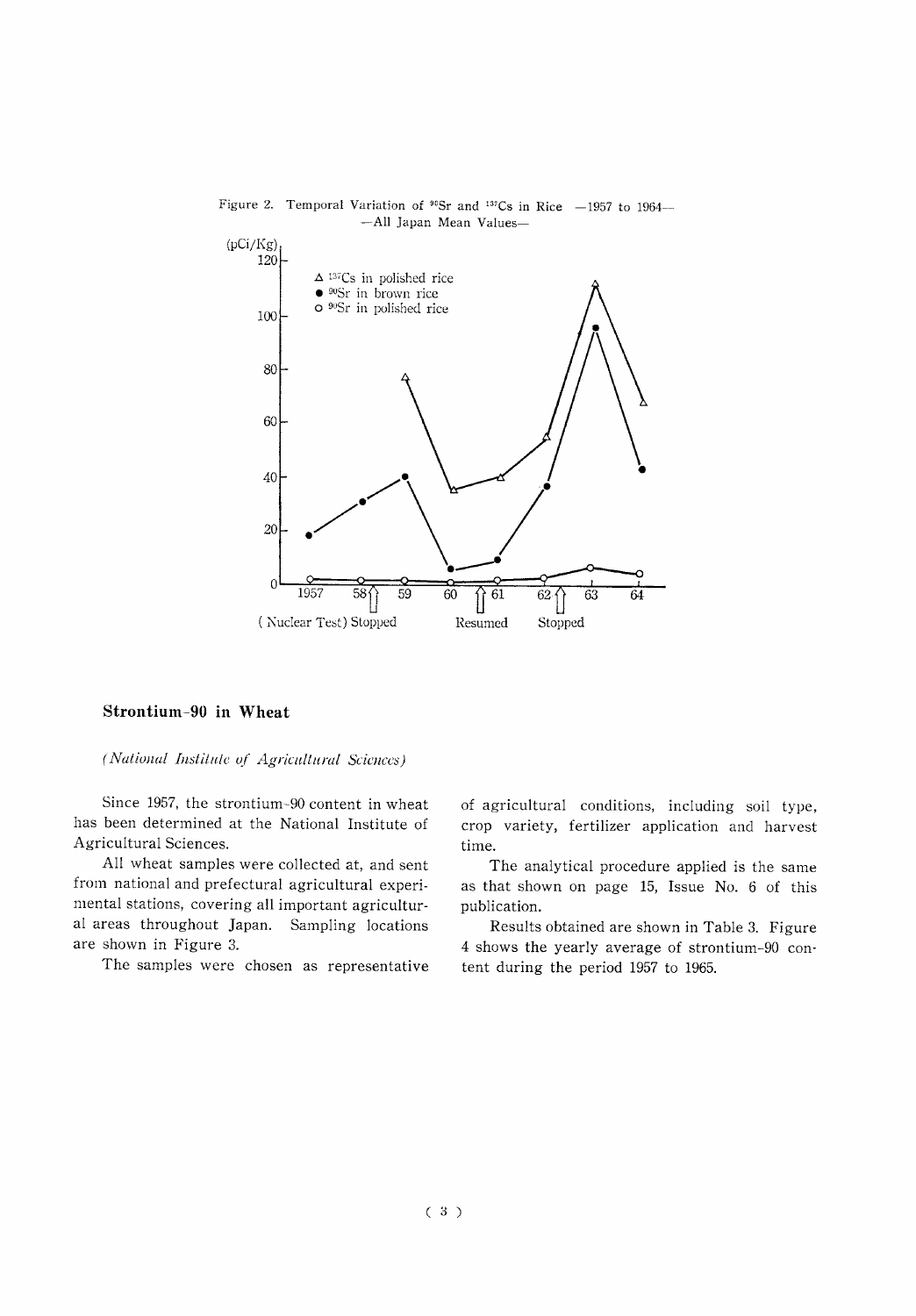

Table 3. <sup>90</sup>Sr in Wheat  $-1965-$ By H. Kobayashi and M. Ishikawa (National Institute of Agricultural Sciences)

(Continued from Table 10, Issue No. 6, of this Publication)

| Sampling Station                                                                          | Month                                                   | $Ca$ $(g/kg)$                             | 90Sr                        |                                  |  |  |
|-------------------------------------------------------------------------------------------|---------------------------------------------------------|-------------------------------------------|-----------------------------|----------------------------------|--|--|
|                                                                                           | Harvested                                               |                                           | (pCi/kg)                    | (pCi/gCa)                        |  |  |
|                                                                                           | 1965                                                    |                                           |                             |                                  |  |  |
| Sapporo, HOKKAIDO<br>Akita, AKITA<br>Morioka, IWATE<br>Iwanuma, MIYAGI<br>Takada, NIIGATA | Aug<br>Jul<br>$\prime$<br>Jun<br>$\prime$               | 0.214<br>0.141<br>0.168<br>0.152<br>0.101 | 45<br>198<br>60<br>87<br>71 | 210<br>1404<br>357<br>586<br>700 |  |  |
| Mito, IBARAGI<br>Kitamoto, SAITAMA<br>Tachikawa. TOKYO<br>Kofu, YAMANASHI<br>Osaka. OSAKA | $^{\prime\prime}$<br>n<br>11<br>$^{\prime\prime}$<br>11 | 0.147<br>0.071<br>0.097<br>0.121<br>0.238 | 91<br>91<br>50<br>41<br>49  | 619<br>1283<br>510<br>341<br>204 |  |  |
| Okavama, OKAYAMA<br>Amagi, FUKUOKA                                                        | $^{\prime\prime}$<br>11                                 | 0.364<br>0.267                            | 31<br>70                    | 84<br>239                        |  |  |
| Mean Values                                                                               |                                                         | 0.173                                     | 74                          |                                  |  |  |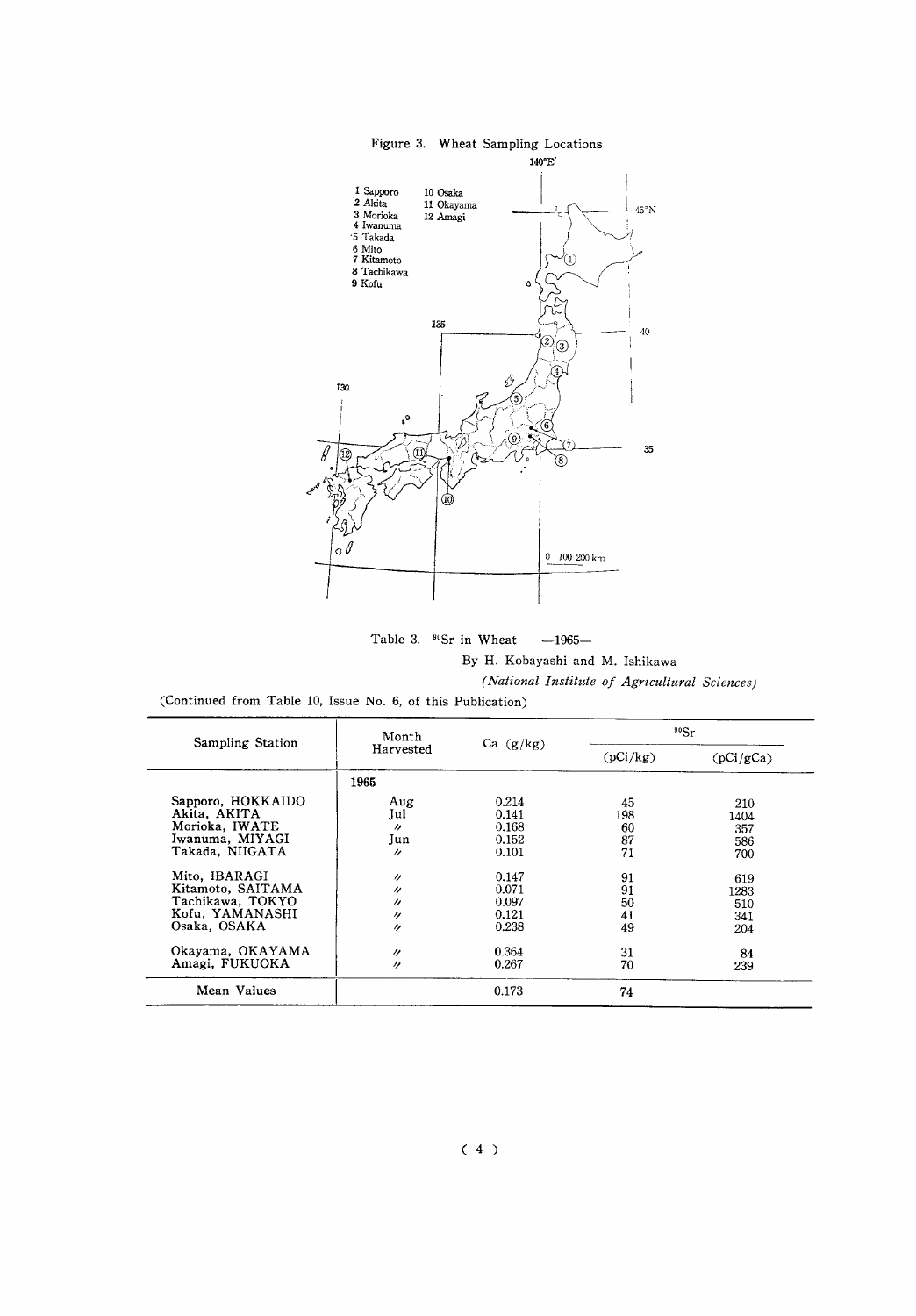



#### Strontium-90 and Cesium-137 in Vegetables

(Japan Analytical Chemistry Research Institute)

The Japan Analytical Chemistry Research Institute, on commission by the Science and Technology Agency, has analyzed the strontium-90 and cesium-137 content in vegetables obtained from 14 prefectures, Sampling locations are shown in Figure 5. Samples were taken twice at the same location during the harvest period. At the prefectural public health laboratories, several Kgs of the fresh vegetable samples were washed with water, the inedible parts removed,

then only the edible parts ashed at 450°. These samples were then sent to the Japan Analytical Chemistry Research Institute and analyzed for strontium-90 and cesium-137 content, using the method recommended by the Science and Technology Agency.

Figure 6 shows the all Japan mean value of vegetables.

Results obtained during the period April 1964 to July 1965 are shown in Table 4.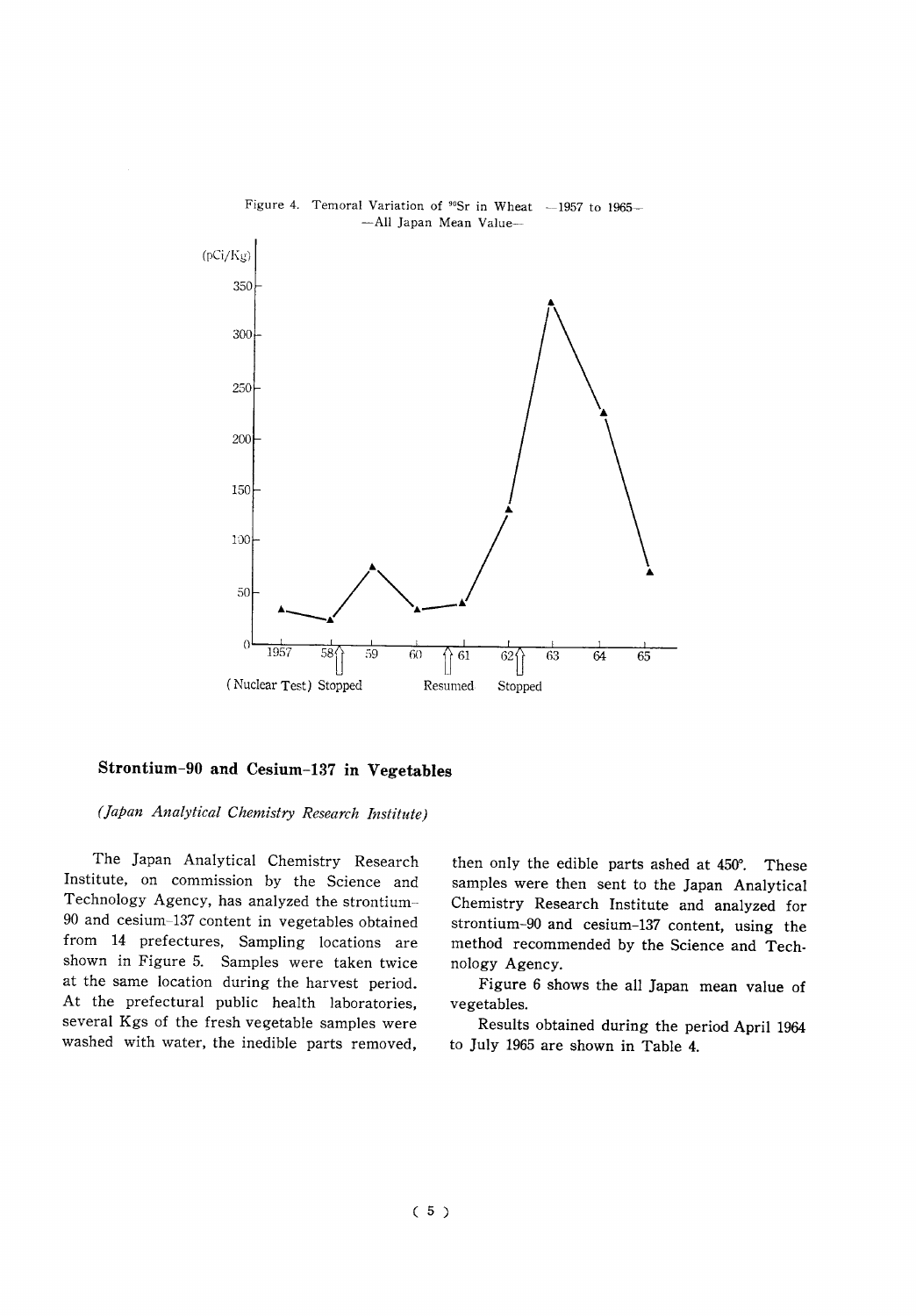

Figure 6.  $^{90}Sr$  and  $^{137}Cs$  in Vegetables --Apr. 1964 to Jul. 1965---All Japan Mean Values-



 $(6)$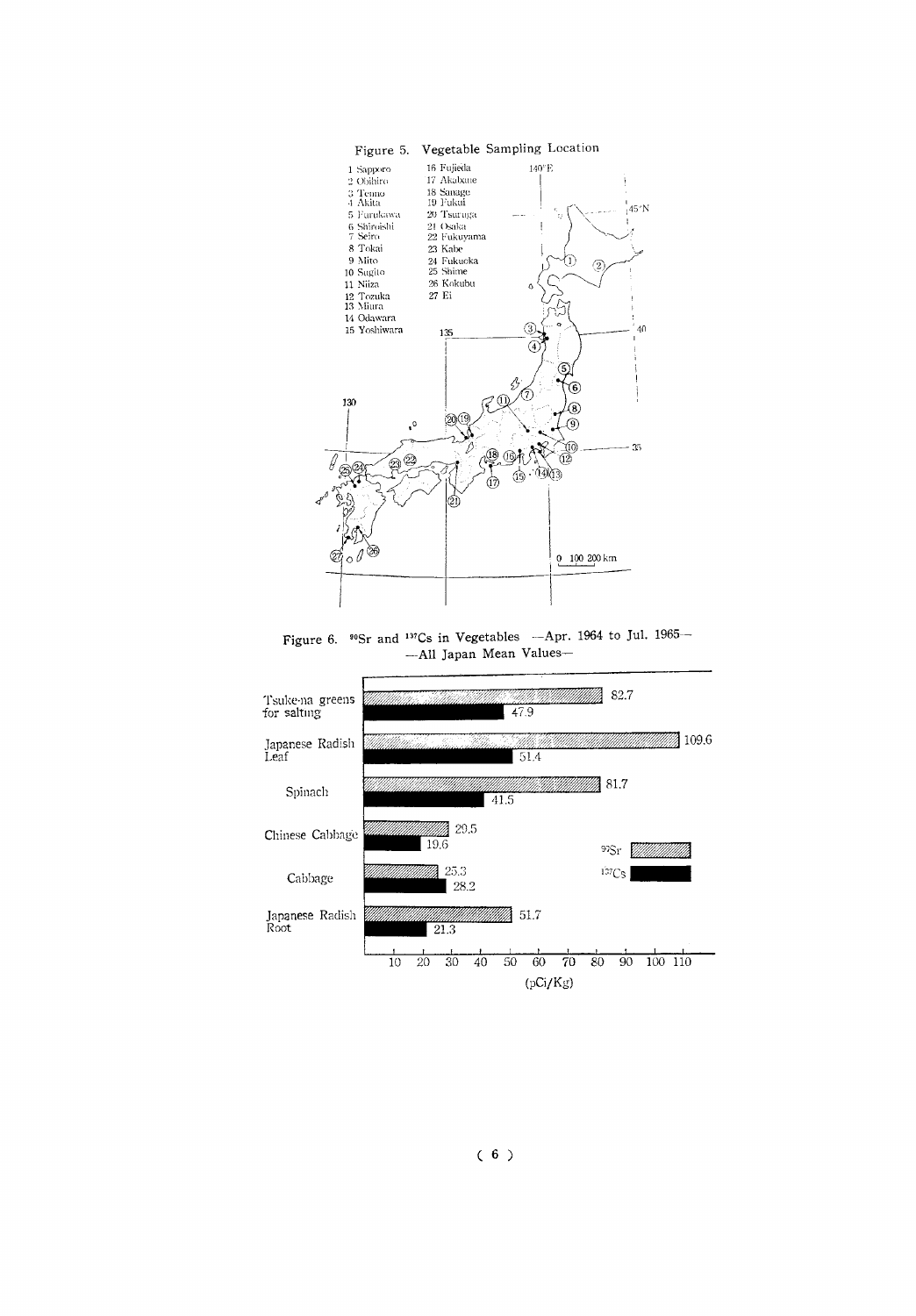#### Table 4. <sup>\$6</sup>Sr and <sup>137</sup>Cs in Vegetables - Apr. 1964 to Jul. 1965-

By T. Asari, M. Chiba and M. Kuroda

(Japan Analytical Chemistry Research Institute)

(Continued from Table 13, Issue No. 4, of this Publication)

| Location                                                                                                                        | Month                                                                                |                                      | Component $(\%$ by Weight)           |                                      |                                        | 90Sr                                   | $137C_S$                              |                                      |
|---------------------------------------------------------------------------------------------------------------------------------|--------------------------------------------------------------------------------------|--------------------------------------|--------------------------------------|--------------------------------------|----------------------------------------|----------------------------------------|---------------------------------------|--------------------------------------|
|                                                                                                                                 | Harvested                                                                            | Ash $(\%)$ Ca $(\%)$                 |                                      | K(96)                                | pCi/kg                                 | pCi/gCa                                | pCi/kg                                | pCi/gK                               |
| <b>LEAF VEGETABLES</b>                                                                                                          |                                                                                      |                                      |                                      |                                      |                                        |                                        |                                       |                                      |
| (Tsuke-na greens for<br>salling)                                                                                                |                                                                                      |                                      |                                      |                                      |                                        |                                        |                                       |                                      |
| Niiza, SAITAMA<br>Sugito,<br>$\prime$<br>Niiza,<br>$^{\prime\prime}$<br>Sugito,<br>11<br>$^{\prime\prime}$<br>$^{\prime\prime}$ | $\text{Jun } 64$<br>$\prime$<br>Nov 64<br>$^{\prime\prime}$<br>$\prime$              | 0.88<br>1.30<br>1.39<br>1.16<br>0.73 | 0.11<br>0.13<br>0.23<br>0.12<br>0.04 | 0.26<br>0.39<br>0.36<br>0.37<br>0.06 | 68.5<br>159.5<br>72.3<br>25.4<br>37.8  | 62.0<br>123.0<br>31.0<br>21.0<br>92.0  | 51.2<br>50.9<br>25.6<br>12.4<br>39.9  | 19.7<br>13.2<br>7.0<br>3.4<br>67.7   |
| Fukuoka, FUKUOKA<br>Shime,<br>$^{\prime\prime}$<br>Fukuoka,<br>$\prime$<br>Shime,<br>$\prime$                                   | Feb 65<br>$\prime$<br>Mar 65<br>$^{\prime\prime}$                                    | 089<br>1.34<br>1.13<br>1.30          | 0.06<br>0.12<br>0.10<br>0.11         | 0.31<br>0.40<br>0.34<br>0.32         | 40.4<br>130.8<br>57.4<br>151.9         | 69.0<br>107.0<br>56.0<br>133.0         | 60.8<br>61.1<br>46.1<br>82.7          | 19.9<br>15.3<br>13.6<br>25.8         |
| (Japanese Radish Leaf)                                                                                                          |                                                                                      |                                      |                                      |                                      |                                        |                                        |                                       |                                      |
| Sanage, AICHI<br>Akabane, $\nu$<br>Niiza, SAITAMA<br>Sugito,<br>$\prime$<br>Odawara, KANAGAWA                                   | Apr $64$<br>May $64$<br>Jun 64<br>11<br>$^{\prime\prime}$                            | 1.21<br>0.82<br>1.56<br>1.48<br>1.54 | 0.14<br>0.08<br>0.19<br>0.11<br>0.26 | 0.35<br>0.11<br>0.50<br>0.30<br>0.36 | 17.9<br>52.6<br>189.8<br>93.3<br>136.6 | 13.0<br>63.0<br>102.0<br>87.0<br>53.0  | 68.9<br>12.8<br>89.8<br>54.8<br>128.4 | 19.9<br>11.7<br>17.8<br>18.3<br>35.3 |
| Miura,<br>$^{\prime\prime}$<br>Sanage, AICHI<br>Kokubu, KAGOSHIMA<br>Niiza, SAITAMA<br>Miura, KANAGAWA                          | n<br>Oct 64<br>$^{\prime\prime}$<br>Nov 64<br>$^{\prime\prime}$                      | 1.52<br>1.15<br>1.30<br>1.28<br>1.34 | 0.25<br>0.12<br>0.16<br>0.20<br>0.18 | 0.09<br>0.33<br>0.33<br>0.28<br>0.24 | 244.3<br>86.0<br>124.0<br>76.0<br>34.0 | 98.0<br>72.0<br>79.0<br>38.0<br>20.0   | 120.4<br>27.0<br>44.0<br>41.0<br>20.0 | 138.4<br>8.1<br>13.3<br>15.0<br>8.3  |
| Akabane, AICHI<br>Ei, KAGOSHIMA<br>Kokubu, /<br>Akabane, AICHI<br>Tozuka, KANAGAWA                                              | $^{\prime\prime}$<br>Feb 65<br>$\prime$<br>May 65<br>Jun 65                          | 1.71<br>1.49<br>1.71<br>0.48<br>0.32 | 0.26<br>0.26<br>0.32<br>0.05<br>0.04 | 0.29<br>0.21<br>0.17<br>0.12<br>0.08 | 216.0<br>95.0<br>361.0<br>49.9<br>33,6 | 83.0<br>36.0<br>112.0<br>101.0<br>81.2 | 50.0<br>47.0<br>118.0<br>16.1<br>10.0 | 16.9<br>22.9<br>68.0<br>14.0<br>12.1 |
| Miura,<br>11<br>Sanage, AICHI                                                                                                   | $^{\prime\prime}$<br>$\prime$                                                        | 1.28<br>0.57                         | 0.25<br>0.02                         | 0.25<br>0.25                         | 31.0<br>22.5                           | 12.7<br>141.0                          | 21.5<br>3.9                           | 8.7<br>$1.6\phantom{0}$              |
| (Spinach)                                                                                                                       |                                                                                      |                                      |                                      |                                      |                                        |                                        |                                       |                                      |
| Sanage, AICHI<br>Akabane. /<br>Fukui, FUKUI<br>Tsuruga, $\nu$<br>Niiza, SAITAMA                                                 | Apr $64$<br>May 64<br>$^{\prime\prime}$<br>$^{\prime\prime}$<br>Jun 64               | 1.11<br>1.69<br>1.36<br>1.09<br>1.68 | 0.05<br>0.12<br>0.04<br>0.04<br>0.08 | 0.41<br>0.27<br>0.30<br>0.34<br>0.62 | 33.0<br>93.0<br>114.5<br>156.1<br>59.3 | 61.0<br>79.0<br>279.0<br>392.0<br>78.0 | 40.2<br>23.4<br>47,9<br>29.1<br>55,7  | 9.9<br>8,6<br>16.0<br>8.5<br>9.0     |
| Sanage, AICHI<br>Mito, IBARAGI<br>Tokai,<br>$^{\prime\prime}$<br>Sugito, SAITAMA<br>Fukui, FUKUI                                | Oct $64$<br>Nov $64$<br>$\prime$<br>$^{\prime\prime}$<br>$\prime$                    | 1.26<br>1.91<br>1.60<br>1.30<br>0.99 | 0.05<br>0.13<br>0.07<br>0.05<br>0.15 | 0.44<br>0.52<br>0.66<br>0.50<br>0.18 | 31.5<br>377.0<br>22.5<br>22.5<br>159.5 | 61.0<br>299.0<br>35.0<br>42.0<br>104.0 | 14.3<br>30.0<br>83.9<br>17.7<br>18.7  | 3.2<br>5.7<br>12.7<br>3.5<br>10.6    |
| Tsuruga, 〃<br>Akabane, AICHI<br>Tokai, IBARAGI<br>Mito.<br>$^{\prime\prime}$<br>Tozuka, KANAGAWA                                | $\prime\prime$<br>$^{\prime\prime}$<br>Jan 65<br>$\prime\prime$<br>$^{\prime\prime}$ | 1.29<br>1.65<br>1.54<br>1.55<br>2.03 | 0.16<br>0.08<br>0.02<br>0.10<br>0.09 | 0.47<br>0.61<br>0.38<br>0.50<br>0.80 | 206.5<br>52.5<br>23.7<br>44.7<br>22,3  | 133.0<br>69.0<br>108.0<br>47.0<br>24.0 | 27.7<br>44.5<br>153.8<br>89.6<br>53.1 | 5.8<br>7.4<br>40.3<br>18.0<br>6.6    |
| Odawara,<br>$^{\prime\prime}$<br>Tozuka,<br>$\prime\prime$<br>Odawara,<br>$^{\prime\prime}$<br>Niiza, SAITAMA<br>Fukui, FUKUI   | $^{\prime\prime}$<br>Mar 65<br>$^{\prime\prime}$<br>Apr 65<br>May 65                 | 1.93<br>1.91<br>1.96<br>1.32<br>1.27 | 0.07<br>0.12<br>0.08<br>0.09<br>0.14 | 0.73<br>0.62<br>0.74<br>0.37<br>0.40 | 22.5<br>35.7<br>61.2<br>27.2<br>125,0  | 32.0<br>31.0<br>81.0<br>39.9<br>93.0   | 30.7<br>46.5<br>47.3<br>17.7<br>32.9  | 4.2<br>7.5<br>6.4<br>5.0<br>8.2      |
| Tsuruga, $\nu$<br>Akabane, AICHI<br>Fukuoka, FUKUOKA<br>Shime.<br>$^{\prime\prime}$                                             | $\prime$<br>$^{\prime\prime}$<br>$^{\prime\prime}$<br>$\prime$                       | 1.34<br>1.46<br>0.99<br>1.23         | 0.13<br>0.10<br>0.05<br>0.13         | 0.31<br>0.28<br>0.35<br>0.13         | 128.0<br>72.0<br>18.2<br>52.3          | 71.6<br>75.8<br>37.6<br>39.7           | 34.0<br>25.0<br>18.0<br>14.5          | 11.1<br>9.1<br>5.2<br>11.6           |

 $(\begin{array}{c} 7 \end{array})$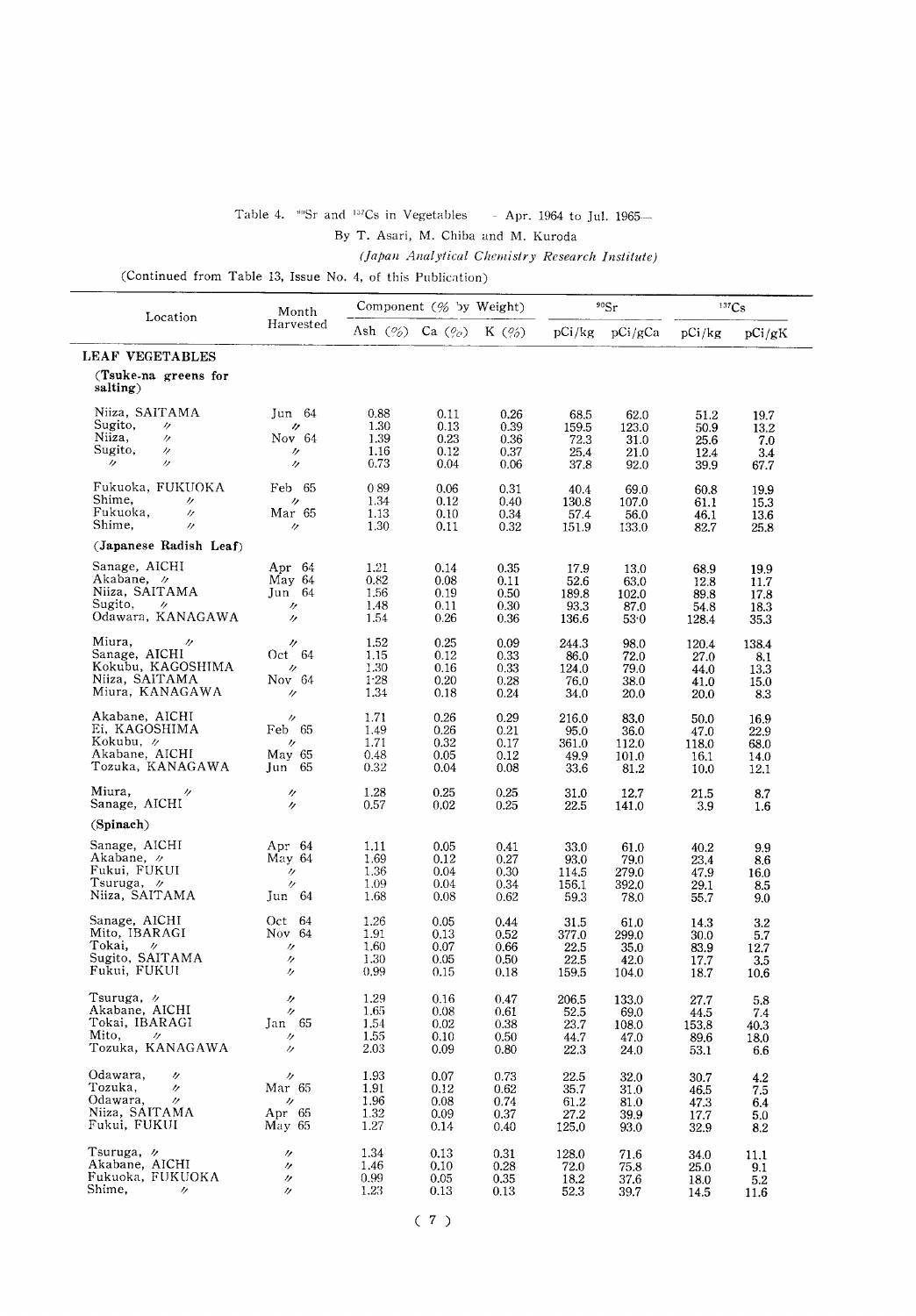|                                                                                                                              | Month                                                                        |                                                | Component (% by Weight)              |                                          |                                        | 90Sr                                    | 137Cs                                    |                                     |
|------------------------------------------------------------------------------------------------------------------------------|------------------------------------------------------------------------------|------------------------------------------------|--------------------------------------|------------------------------------------|----------------------------------------|-----------------------------------------|------------------------------------------|-------------------------------------|
| Location                                                                                                                     | Harvested                                                                    | Ash (%) Ca (%)                                 |                                      | K $(%)$                                  |                                        | pCi/kg pCi/gCa                          | pCi/kg                                   | pCi/gK                              |
| HEAD VEGETABLES                                                                                                              |                                                                              |                                                |                                      |                                          |                                        |                                         |                                          |                                     |
| (Chinese Cabbage)                                                                                                            |                                                                              |                                                |                                      |                                          |                                        |                                         |                                          |                                     |
| Sanage, AICHI<br>Akabane, AICHI<br>$^{\prime\prime}$<br>IJ                                                                   | Jun $64$<br>$^{\prime\prime}$<br>$^{\prime\prime}$                           | 0.62<br>0.64<br>0.62                           | 0.04<br>0.06<br>0.04                 | 0.20<br>0.20<br>0.20                     | 16.9<br>139.1<br>16.9                  | 39.0<br>224.0<br>39.0<br>22.0           | 14.5<br>31.6<br>14.5<br>57.5             | 7.2<br>16.2<br>7.2<br>35.7          |
| Obihiro, HOKKIDO<br>$^{\prime\prime}$<br>Sapporo,                                                                            | Aug 64<br>Sept 64                                                            | 0.47<br>0.52                                   | 0.03<br>0.03                         | 0.16<br>0.16                             | 6.8<br>30.1                            | 91.0                                    | 41.2                                     | 26.4                                |
| Obihiro,<br>$^{\prime\prime}$<br>Shiroishi, MIYAGI<br>Furukawa, $\nu$<br>Mito, IBARAGI<br>Tokai,<br>$\overline{\phantom{a}}$ | Oct $64$<br>$^{\prime\prime}$<br>$^{\prime\prime}$<br>$\prime$<br>$\prime$   | 0.51<br>0.63<br>0.57<br>0.71<br>0.68           | 0.03<br>0.05<br>0.04<br>0.06<br>0.07 | 0.10<br>0.23<br>0.20<br>0.22<br>0.22     | 9.0<br>22.6<br>25.8<br>27.1<br>15.9    | 36.0<br>50.0<br>70.0<br>42.0<br>22.0    | 8.9<br>14.9<br>19.9<br>25.7<br>6.4       | 8.8<br>6.5<br>10.1<br>11.9<br>2.9   |
| Sanage, AICHI<br>Sapporo, HOKKAIDO<br>Mito, IBARAGI<br>Tokai,<br>ŋ.<br>Odawara, KANAGAWA                                     | 11<br>Nov 64<br>$\prime$<br>$\prime$<br>$\prime$                             | 0.80<br>0.61<br>0.55<br>1.06<br>0.83           | 0.06<br>0.03<br>0.03<br>0.11<br>0.10 | 0.26<br>0.22<br>0.17<br>0.36<br>0.26     | 57.3<br>20.9<br>7.3<br>39.6<br>20.4    | 90.0<br>65.0<br>24.0<br>35.0<br>20.0    | 10.2<br>23.6<br>16.2<br>20.9<br>12.8     | 4.0<br>10.7<br>9.4<br>5.8<br>4.9    |
| Tozuka,<br>n<br>Yoshiwara, SHIZUOKA<br>Fujieda,<br>IJ<br>Akabane, AICHI<br>Ikeda, OSAKA                                      | $^{\prime\prime}$<br>$^{\prime\prime}$<br>$\prime$<br>$\prime$<br>$\prime$   | 0.48<br>0.73<br>1.08<br>0.66<br>0.79           | 0.04<br>0.04<br>0.12<br>0.07<br>0.06 | 0.18<br>0.16<br>0.32<br>0.18<br>0.26     | 34.7<br>38.8<br>43.3<br>24.5<br>44.0   | 89.0<br>90.0<br>37.0<br>36.0<br>73.0    | 18.0<br>18.4<br>24.0<br>9.3<br>18.3      | 10.1<br>11.4<br>7.6<br>5.3<br>6.9   |
| Shiroishi, MIYAGI<br>Furukawa,<br>- M<br>Fukuoka, FUKUOKA<br>Shime,<br>n<br>Tozuka, KANAGAWA                                 | Dec 64<br>$^{\prime\prime}$<br>$\prime\prime$<br>$^{\prime\prime}$<br>Jan 65 | 0.52<br>0.73<br>0.61<br>0.60<br>0.51           | 0.03<br>0.04<br>0.03<br>0.03<br>0.04 | 0.19<br>$0.27\,$<br>0.23<br>0.16<br>0.18 | $7.2\,$<br>24.9<br>31.3<br>21.1<br>4.0 | 25.0<br>57.0<br>95.0<br>78.0<br>10.0    | 11.8<br>16.4<br>11.2<br>21.8<br>8.9      | 6.1<br>6.1<br>5.0<br>13.8<br>5.0    |
| Odawara,<br>IJ<br>Yoshiwara, SHIZUOKA<br>Fujieda,<br>$\prime$<br>Shime, FUKUOKA<br>Fukuoka, /                                | $^{\prime\prime}$<br>$^{\prime\prime}$<br>$\prime$<br>$\prime$<br>$\prime$   | 0.59<br>0.92<br>0.49<br>0.53<br>0.49           | 0.02<br>0.07<br>0.04<br>0.03<br>0.02 | 0.23<br>0.31<br>0.15<br>0.16<br>0.18     | 10.2<br>63.4<br>36.9<br>17.8<br>26.7   | 51.0<br>88.0<br>95.0<br>52.0<br>134.0   | 12.0<br>53.0<br>19.1<br>17.2<br>8.8      | 5.3<br>17.1<br>12.5<br>10.7<br>4.9  |
| (Cabbage)                                                                                                                    |                                                                              |                                                |                                      |                                          |                                        |                                         |                                          |                                     |
| Miura, KANAGAWA<br>Tozuka,<br>$\eta$<br>Sugito, SAITAMA<br>Miura, KANAGAWA<br>Tozuka,<br>$\prime$                            | May 64<br>V,<br>Jun 64<br>$^{\prime\prime}$<br>$\prime$                      | 0.46<br>0.57<br>0.48<br>0.58<br>0.44           | 0.06<br>0.04<br>0.04<br>0.07<br>0.03 | 0.12<br>0.22<br>0.15<br>0.16<br>0.14     | 15.3<br>16.9<br>12.9<br>23.1<br>28.4   | 24.0<br>41.0<br>29.0<br>35.0<br>105.0   | 28.1<br>20.7<br>18.5<br>25.6<br>21.0     | 23.4<br>9.4<br>12.8<br>22.5<br>15.4 |
| Sanage, AICHI<br>Ikeda, OSAKA<br>Mihara, $\nu$<br>Fukuoka, FUKUOKA<br>$^{\prime\prime}$<br>Shime,                            | $^{\prime\prime}$<br>IJ<br>n<br>n<br>11                                      | 0.56<br>0.55<br>0.58<br>0.55<br>0.47           | 0.03<br>0.05<br>0.04<br>0.04<br>0.03 | 0.21<br>0.21<br>0.15<br>0.18<br>0.16     | 10.5<br>20.0<br>15.3<br>29.2<br>30.4   | 33.0<br>44.0<br>39.0<br>71.0<br>92.0    | 11.2<br>10.1<br>$30.8\,$<br>22.7<br>34.2 | 5.2<br>4.7<br>20.4<br>12.5<br>21.0  |
| Sanage, AICHI<br>Akabane, /<br>Obihiro, HOKKAIDO                                                                             | $^{\prime\prime}$<br>Jul 64<br>Aug 64                                        | 0.56<br>0.55<br>0.46                           | 0.03<br>0.04<br>0.03                 | 0.21<br>0.18<br>0.15                     | 10.5<br>12.9<br>5.1                    | 33.0<br>29.0<br>17.0                    | 11.2<br>4.3<br>8.0                       | 5.2<br>2.4<br>5.2                   |
| $^{\prime\prime}$<br>$^{\prime\prime}$<br>$\prime\prime$<br>Sapporo,                                                         | $^{\prime\prime}$<br>Sept 64                                                 | 0.50                                           | 0.03                                 | 0.14                                     | 18.9                                   | 59.0                                    | 47.5                                     | 33.7                                |
| Obihiro,<br>$^{\prime\prime}$<br>Sanage, AICHI<br>Sapporo, HOKKAIDO<br>Yoshiwara, SHIZUOKA<br>Fujieda,<br>11                 | Oct 64<br>$\prime$<br>Nov 64<br>$\prime\prime$<br>$^{\prime\prime}$          | 0.36<br>0.59<br>0.63<br>$0.63^{\circ}$<br>0.56 | 0.01<br>0.04<br>0.03<br>0.06<br>0.05 | 0.07<br>0.21<br>0.26<br>0.21<br>0.18     | 17.6<br>31.8<br>19.4<br>82.1<br>60.3   | 126.0<br>86.0<br>67.0<br>144.0<br>116.0 | 35.2<br>130.5<br>22.1<br>63.0<br>8.6     | 51.0<br>62.8<br>8.5<br>29.9<br>4.8  |
| Akabane, AICHI<br>Kuroyama, OSAKA<br>Yoshiwara, SHIZUOKA<br>Fujieda,<br>$^{\prime\prime}$<br>Shime, FUKUOKA                  | $^{\prime\prime}$<br>$\prime$<br>Jan 65<br>$^{\prime\prime}$<br>Feb 65       | 0.67<br>0.66<br>0.93<br>0.53<br>0.77           | 0.07<br>0.04<br>0.05<br>0.02<br>0.03 | 0.20<br>0.22<br>0.34<br>0.19<br>0.30     | 12.4<br>16.6<br>49.0<br>24.3<br>17.7   | 17.0<br>45.0<br>94.0<br>101.0<br>61.0   | 14.5<br>7.6<br>186.4<br>21.0<br>12.4     | 7.3<br>3.4<br>55.7<br>11.1<br>4.2   |

Table 4. <sup>90</sup>Sr and <sup>137</sup>Cs in Vegetables - Apr. 1964 to Jul. 1965- (continued)

 $(8)$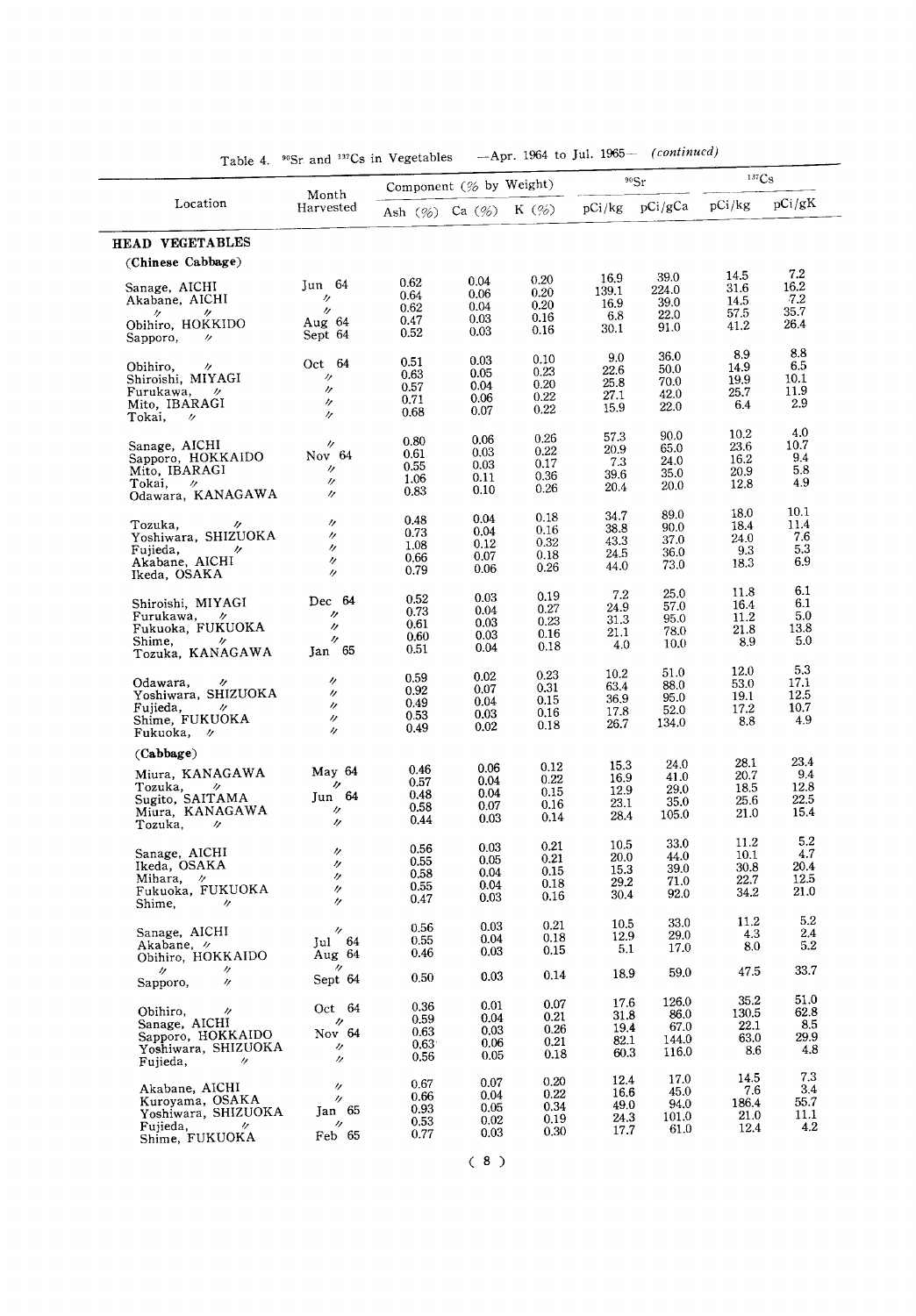|                                                                                                                                | Month                                                                                        |                                                | Component $(\%$ by Weight)                |                                                    |                                         | 90Sr                                      |                                      | 137Cs                                        |
|--------------------------------------------------------------------------------------------------------------------------------|----------------------------------------------------------------------------------------------|------------------------------------------------|-------------------------------------------|----------------------------------------------------|-----------------------------------------|-------------------------------------------|--------------------------------------|----------------------------------------------|
| Location                                                                                                                       | Harvested                                                                                    | Ash $(\%)$ Ca $(\%)$ K $(\%)$                  |                                           |                                                    |                                         | pCi/kg pCi/gCa                            | pCi/kg                               | pCi/gK                                       |
| Fukuoka,<br>$^{\prime\prime}$<br>Tozuka, KANAGAWA<br>Miura,<br>$\mathcal{U}=\mathcal{U}$<br>Akabane, AICHI<br>Fukuoka, FUKUOKA | $^{\prime\prime}$<br>May 65<br>$\mathcal{U}$<br>$^{\prime\prime}$<br>$\prime$                | 0.79<br>0.64<br>$0.50\,$<br>$\rm 0.43$<br>0.56 | 0.03<br>0.03<br>0.02<br>0.02<br>0.02      | 0.31<br>0.26<br>0.25<br>0.20<br>0.19               | 48.4<br>12.4<br>15.4<br>10.3<br>26.8    | 151.0<br>38.8<br>64.8<br>20.6<br>123.0    | 66.5<br>3.7<br>3.9<br>5.8<br>13.3    | 21.8<br>1.4<br>1.5<br>2.9<br>7.0             |
| Shime,<br>$\frac{1}{2}$<br>Miura, KANAGAWA<br>Tozuka,<br>$\mathcal{U}$<br>Sanage, AICHI                                        | $^{\prime\prime}$<br>Jun 65<br>$\prime\prime$<br>$\frac{1}{2}$                               | 0.68<br>0.51<br>0.51<br>0.67                   | 0.02<br>0.02<br>0.03<br>0.03              | 0.24<br>0.18<br>0.20<br>0.29                       | 25.1<br>76.0<br>15.5<br>23.2            | 149.0<br>317.0<br>53.2<br>83.8            | 11.5<br>7.8<br>14.6<br>9.5           | 5.0<br>4.4<br>7.1<br>3.1                     |
| ROOT VEGETABLES                                                                                                                |                                                                                              |                                                |                                           |                                                    |                                         |                                           |                                      |                                              |
| (Japanese Radish Root)                                                                                                         |                                                                                              |                                                |                                           |                                                    |                                         |                                           |                                      |                                              |
| Sanage, AICHI<br>Akabane, $\nu$<br>Niiza, SAITAMA<br>Sugito, $\nu$<br>Odawara, KANAGAWA                                        | Apr $64$<br>May 64<br>Jun 64<br>$\mathcal{U}$<br>$\prime$                                    | 0.84<br>0.74<br>0.66<br>0.72<br>0.60           | 0.07<br>0.02<br>0.03<br>0.02<br>0.03      | 0.34<br>0.29<br>$0.25\,$<br>0.28<br>0.24           | 12.5<br>34.8<br>22.1<br>$31.3\,$<br>8.4 | 18.0<br>158.0<br>69.0<br>142.0<br>30.0    | 12.3<br>18.6<br>16.9<br>8.4<br>13.6  | 3.6<br>6.5<br>6.9<br>$3.0\,$<br>5.7          |
| Miura,<br>$\mathcal{U}=\mathcal{U}$<br>Niigata, NIIGATA<br>Kaba, HIROSHIMA<br>Fukuyama, $\nu$<br>Tenno, AKITA                  | $\prime$<br>$\prime$<br>$\prime$<br>$^{\prime\prime}$<br>Jul 64                              | 0.54<br>0.81<br>0.54<br>0.85<br>0.64           | 0.03<br>0.02<br>0.03<br>0.03<br>0.03      | 0.10<br>0.26<br>0.16<br>0.22<br>0.25               | 27.8<br>190.7<br>24.3<br>20.7<br>35.3   | 111.0<br>795.0<br>74.0<br>74.0<br>118.0   | 28.0<br>34.4<br>6.2<br>38.9<br>17.4  | $27.2\,$<br>13.4<br>3.8<br>18.1<br>7.0       |
| Akita,<br>$\mathcal{U}$<br>Obihiro, HOKKAIDO<br>Sapporo,<br>$\mathcal{U}$<br>Obiĥiro,<br>$\prime\prime$<br>Seiro, NIIGATA      | A.<br>Aug $64$<br>Sept 64<br>Oct $64$<br>$^{\prime\prime}$                                   | 0.69<br>0.79<br>0.43<br>0.59<br>0.47           | 0.03<br>0.02<br>0.02<br>0.03<br>0.03      | $0.26\,$<br>0.28<br>$0.12\,$<br>$\rm 0.24$<br>0.18 | 38.5<br>60.0<br>128.6<br>26.4<br>125.1  | 148.0<br>250.0<br>559.0<br>94.0<br>404.0  | 27.5<br>15.7<br>24.6<br>37.4<br>13.5 | 10.7<br>5.6<br>21.2<br>15.7<br>7.7           |
| Seiro, NIIGATA<br>Niigata,<br>$\mathscr{U}$<br>Fukui, FUKUI<br>Sanage, AICHI<br>Kokubu, KAGOSHIMA                              | $^{\prime\prime}$<br>$^{\prime\prime}$<br>$^{\prime\prime}$<br>$^{\prime\prime}$<br>$\prime$ | 0.47<br>0.53<br>0.46<br>0.65<br>0.57           | 0.03<br>0.02<br>0.04<br>0.02<br>0.02      | 0.18<br>0.21<br>$0.11\,$<br>$0.26\,$<br>0.23       | 125.1<br>57.3<br>43.3<br>23.0<br>30.4   | 404.0<br>260.0<br>117.0<br>115.0<br>145.0 | 13.5<br>28.9<br>5.0<br>8.4<br>47.5   | 7.7<br>13.8<br>4.4<br>3.3<br>21.4            |
| Sapporo, HOKKAIDO<br>Tenno, AKITA<br>Akita,<br>$^{\prime\prime}$<br>Niiza, SAITAMA<br>Sugito,<br>$\frac{1}{2}$                 | Nov 64<br>$\prime$<br>$^{\prime\prime}$<br>$^{\prime\prime}$<br>$\prime$                     | 0.59<br>0.50<br>0.48<br>0.60<br>0.58           | 0.03<br>0.03<br>0.02<br>0.04<br>0.03      | $0.22\,$<br>0.19<br>0.13<br>0.22<br>0.20           | 21.9<br>23.2<br>28.0<br>16.7<br>10.6    | 81.0<br>86.0<br>117.0<br>45.0<br>34.0     | 11.3<br>32.8<br>16.1<br>45.9<br>4.1  | 5.1<br>17.7<br>12.1<br>21.3<br>2.0           |
| Odawara, KANAGAWA<br>Miura,<br>$\mathcal{U}$<br>Tsuruga, FUKUI<br>Fukui,                                                       | $\prime$<br>$^{\prime\prime}$<br>$\prime$<br>$\prime$<br>$\prime$                            | 0.58<br>0.60<br>0.53<br>0.60<br>0.97           | 0.03<br>0.03<br>0.02<br>0.04<br>0.05      | 0.18<br>0.22<br>0.20<br>0.22<br>0.32               | 52.5<br>33.5<br>67.8<br>168.1<br>43.9   | 194.0<br>105.0<br>295.0<br>400.0<br>84.0  | 6.0<br>17.6<br>3.0<br>20.8<br>20.5   | 3.4<br>8.0<br>1.5<br>9.6<br>.6.4             |
| Fujieda, $\frac{\gamma}{\gamma}$<br>Akabane, AICHI<br>Fukuvama, HIROSHIMA<br>Kabe, HIROSHIMA<br>Ei, KAGOSHIMA                  | IJ<br>$\prime\prime$<br>$\prime$<br>$^{\prime\prime}$<br>$\prime$                            | 0.69<br>0.71<br>0.69<br>0.71<br>0.67           | 0.04<br>0.03<br>$_{0.03}$<br>0.03<br>0.04 | 0.25<br>0.26<br>0.19<br>0.30<br>0.22               | 190.6<br>32.8<br>42.2<br>24.5<br>54.9   | 443.0<br>103.0<br>124.0<br>82.0<br>144.0  | 127.8<br>19.4<br>7.6<br>5.7<br>30.8  | 50.9<br>7.4<br>3.9<br>1.9<br>13.9            |
| Tsuruga, FUKUI<br>Yoshiwara, SHIZUOKA<br>Fujieda,<br>$^{\prime\prime}$<br>Kokubu, KAGOSHIMA<br>Ei,<br>$^{\prime\prime}$        | Dec 64<br>Jan 65<br>ŋ<br>Feb 65<br>$\prime$                                                  | 0.44<br>0.74<br>0.40<br>0.52<br>0.58           | 0.03<br>0.05<br>0.09<br>0.04<br>0.04      | 0.11<br>0.27<br>0.11<br>0.16<br>0.18               | 54.4<br>76.7<br>47.7<br>93.4<br>46.0    | 160.0<br>150.0<br>52.0<br>222.0<br>107.0  | 66.9<br>8.8<br>7.9<br>29.4<br>23.7   | 59.2<br>3.2<br>7.1<br>18.8<br>12.9           |
| Akabane, AICHI<br>Sugito, SAITAMA<br>Tozuka, KANAGAWA<br>Miura,<br>n<br>Niiza, SAITAMA                                         | May 65<br>Jun 65<br>$^{\prime\prime}$<br>$\prime\prime$<br>Jul 65                            | 0.79<br>1.03<br>0.67<br>0.61<br>0.28           | 0.04<br>0.03<br>0.02<br>0.02<br>0.01      | 0.27<br>0.56<br>0.33<br>$\rm 0.30$<br>0.12         | 62.5<br>20.0<br>17.3<br>10.3<br>21.2    | 176.0<br>66.8<br>86.0<br>51.3<br>182.0    | 6.8<br>11.5<br>9.9<br>4.6<br>2.9     | 2.5<br>$_{\rm 2.0}$<br>$3.0\,$<br>1.5<br>2.4 |

Table 4.  $\frac{90}{5}$ Sr and  $\frac{137}{5}$ Cs in Vegetables -Apr. 1964 to Jul. 1965-- (continued)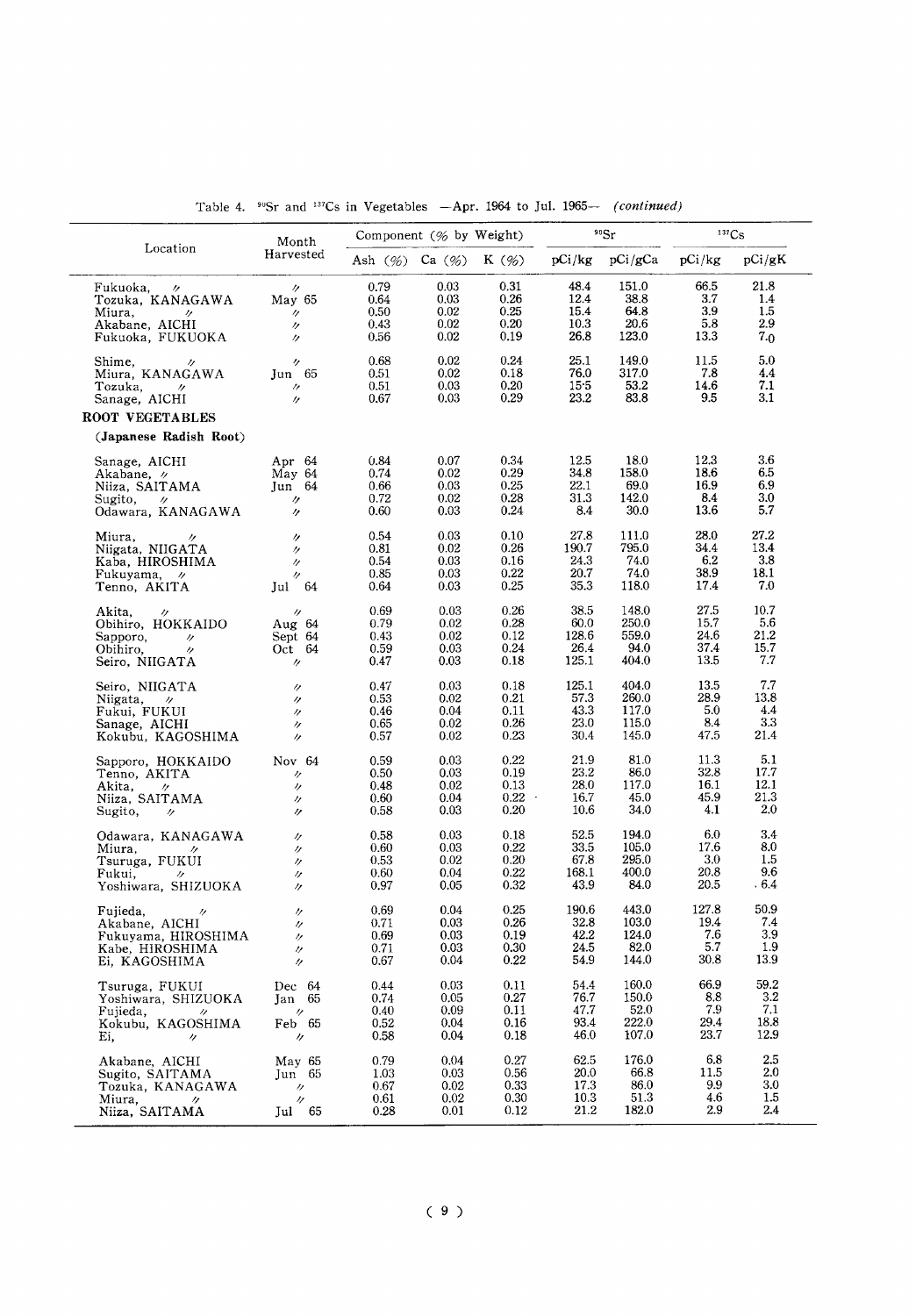#### Strontium-90 and Cesium-137 in Total Diet

(National Institute of Radiological Sciences)

Since June 1963, National Institute of Radiological Sciences has conducted analyses of total diet samples collected from 5 prefectures. Sampling locations are shown in Figure 7.

One city and one village in each prefecture were chosen as representative of urban and rural districts of these prefectures respectively. In 1965 seven families were chosen at random from each location, and each family presented a normal portion of the regular diet consumed in one day by an adult. Diets at special occasions were avoided. Composite samples from the families were ashed together and analyzed. Results obtained during October and November, 1965 are shown in Table 5.



Table 5.  $^{90}Sr$  and  $^{137}Cs$  in Total Diet -Oct. and Nov., 1965-By M. Saiki, T. Ueda, Y. Suzuki, Z. Murakoshi and E. Kase (National Institute of Radiological Sciences)

(Continued from Table 10, Issue No. 7, of this Publication)

|                                                                                       |                                           | Daily Intake                                   |                                      | 137 <sub>Cs</sub><br>90Sr            |                                      |                                      |  |
|---------------------------------------------------------------------------------------|-------------------------------------------|------------------------------------------------|--------------------------------------|--------------------------------------|--------------------------------------|--------------------------------------|--|
| Location                                                                              | $K$ (mg)<br>$Ca$ (mg)                     |                                                | $137Cs$ (pCi)<br>$^{90}Sr$ (pCi)     |                                      | (pCi/gCa)                            | (pCi/gK)                             |  |
|                                                                                       |                                           |                                                | URBAN ADULT DIET                     |                                      |                                      |                                      |  |
| Sapporo, HOKKAIDO<br>Niigata, NIIGATA<br>Tokyo, TOKYO<br>Osaka, OSAKA<br>Group Supply | 528.1<br>513.6<br>402.3<br>541.5<br>467.3 | 2053.2<br>2380.8<br>2134.0<br>2632.2<br>2204.1 | 12.2<br>33.5<br>13.6<br>19.3<br>16.6 | 66.1<br>94.9<br>42.7<br>49.2<br>56.9 | 23.1<br>65.2<br>33.8<br>35.6<br>35.5 | 32.2<br>39.8<br>20.0<br>18.7<br>25.8 |  |
| Fukuoka, FUKUOKA                                                                      | 523.7                                     | 2024.7                                         | 13.4                                 | 30.8                                 | 25.6                                 | 15.2                                 |  |
|                                                                                       |                                           |                                                | RURAL ADULT DIET                     |                                      |                                      |                                      |  |
| Sapporo, HOKKAIDO<br>Niigata, NIIGATA<br>Tokyo, TOKYO<br>Fukuoka, FUKUOKA             | 696.4<br>576.3<br>479.8                   | 3008.1<br>2827.0<br>2156.8                     | 27.1<br>30.8<br>للمنطو<br>12.6       | 103.0<br>48.8<br>35.1                | 38.9<br>53.4<br>31.3<br>26.3         | 34.2<br>17.3<br>20.9<br>16.3         |  |

Figure 7. Total Diet Sampling Locations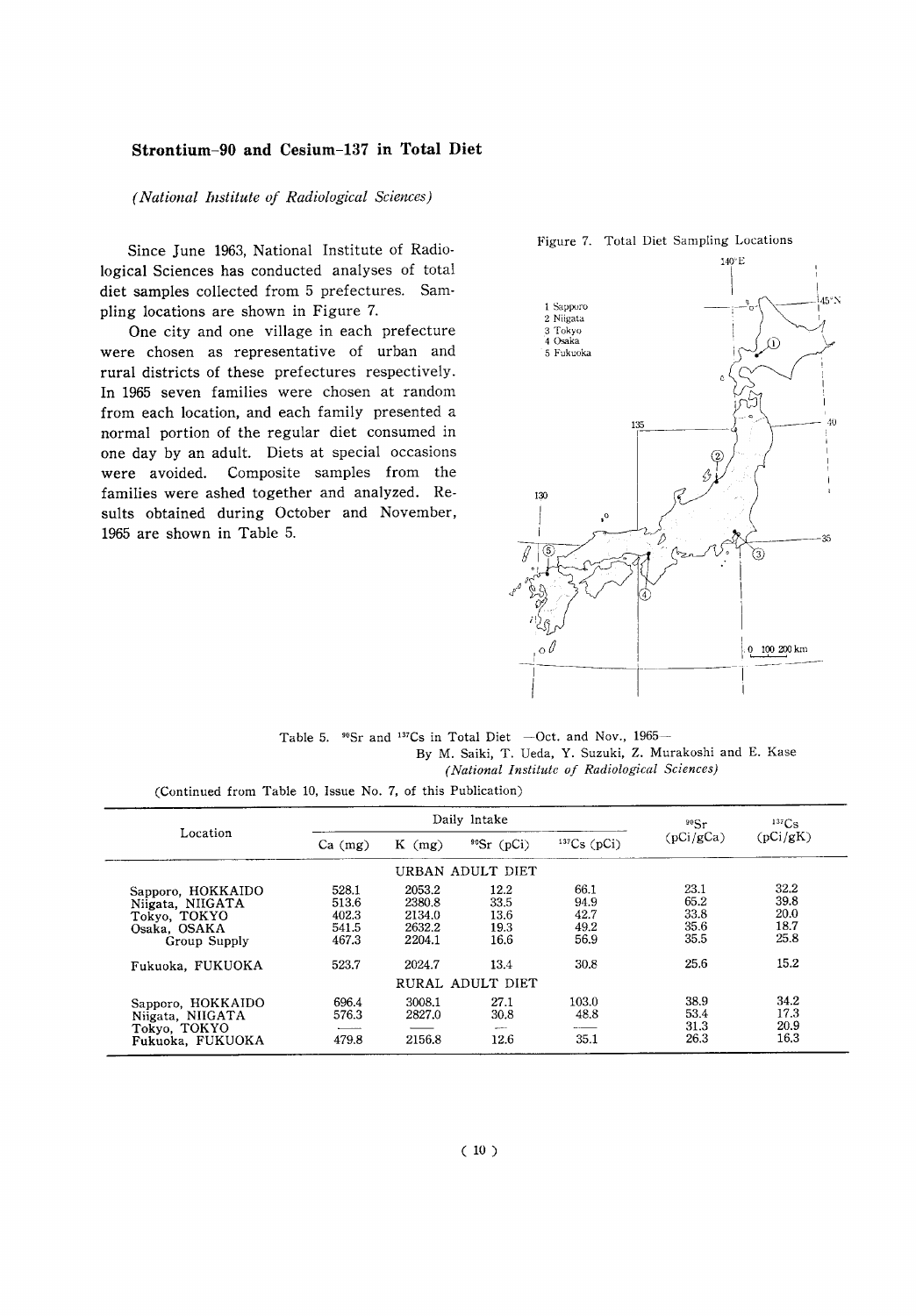#### Strontium-90 and Cesium-137 in Powdered Milk

(Japan Analytical Chemistry Research Institute)

Since 1960, the Japan Analytical Chemistry Research Institute, on commission by the Science and Technology Agency, has analyzed strontium-90 and cesium-137 content in powdered whole milk and powdered skim milk.

The samples were purchased on the open market of various places, or collected from powdered milk producers. Sampling locations are shown in Figure 8.

The analysis of strontium-90 and cesium-137 content was carried out using the method recommended by the Science and Technology Agency.

Results obtained during the period April 1964 to July 1965 are shown in Table 6.

Figure 9 shows the all Japan mean values of powdered milk.



Figure 9.  $^{90}$ Sr and  $^{137}$ Cs in Powdered Milk -Apr. 1964 to Jul. 1965--All Japan Mean Values-



Figure 8. Powdered Milk Sampling Locations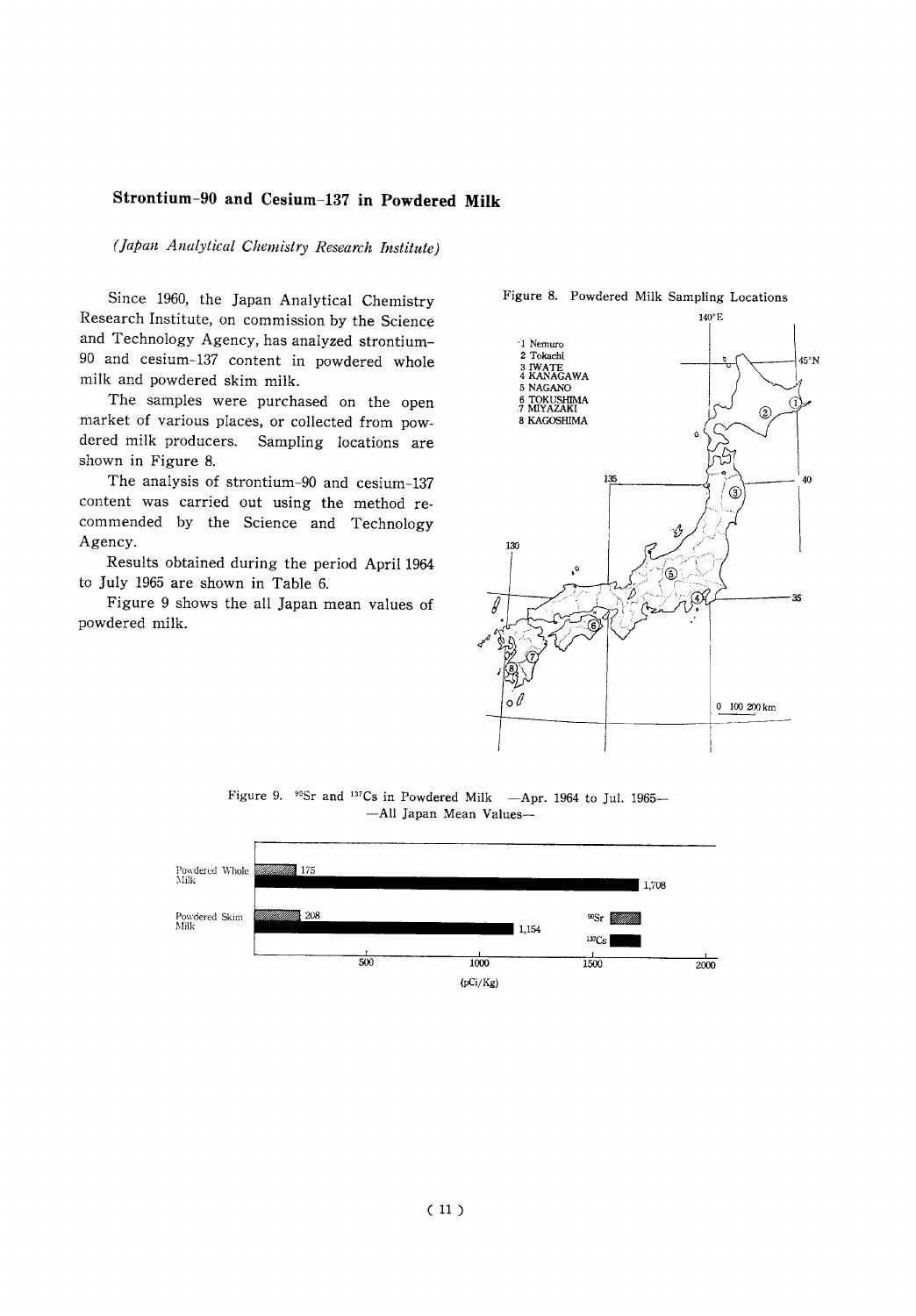#### Table 6.  $\degree$ °Sr and <sup>137</sup>Cs in Powdered Milk -Apr. 1964 to Jul. 1965-By T. Asari, M. Chiba and Kuroda (Japan Analytical Chemistry Research Institute)

(Continued from Table 16, Issue No. 4, of this Publication)

|                                            | Location                                                                       | Date                                                         | Component $(\%$ by Weight)           |                                      |                                      | 90Sr                            |                                      | 137Cs                              |                                         |
|--------------------------------------------|--------------------------------------------------------------------------------|--------------------------------------------------------------|--------------------------------------|--------------------------------------|--------------------------------------|---------------------------------|--------------------------------------|------------------------------------|-----------------------------------------|
|                                            |                                                                                |                                                              | Ash $(\%)$                           | Ca (%)                               | $K(\%)$                              | (pCi/kg)                        | (pCi/gCa)                            | (pCi/kg)                           | (pCi/gK)                                |
|                                            | (Powdered Whole Milk)                                                          |                                                              |                                      |                                      |                                      |                                 |                                      |                                    |                                         |
| Nemuro,<br>Tokachi.<br>Nemuro,<br>Tokachi, | Tokachi, HOKKAIDO<br>11<br>$\prime$<br>$\prime$<br>$\prime$                    | Apr 1964<br>May<br>64<br>64<br>Jun<br>64<br>Jul<br>64<br>Aug | 4.10<br>3.91<br>3.89<br>3.64<br>4.05 | 0.55<br>0.46<br>0.46<br>0.45<br>0.45 | 1.02<br>0.91<br>0.96<br>0.88<br>0.94 | 131<br>249<br>111<br>246<br>88  | 23.7<br>54.3<br>24.0<br>54.5<br>19.5 | 1102<br>2623<br>590<br>627<br>4583 | 108.2<br>288.2<br>61.7<br>71.0<br>489.6 |
| 〃<br>$\prime$                              | <b>TOKUSHIMA</b><br>Tokachi, HOKKAIDO<br>11<br>11<br>KANAGAWA                  | ,,<br>Sept<br>64<br>Oct<br>64<br>11                          | 8.60<br>4.15<br>6.05<br>3.90<br>6.27 | 1.31<br>0.55<br>0.93<br>0.41<br>0.91 | 1.81<br>0.93<br>1.29<br>0.80<br>1.43 | 135<br>144<br>486<br>140<br>78  | 10.3<br>26.2<br>52.1<br>34.1<br>8.6  | 581<br>1767<br>8704<br>1602<br>558 | 42.2<br>191.0<br>674.7<br>200.3<br>39.0 |
|                                            | TOKUSHIMA<br>Nemuro, HOKKAIDO<br><b>IWATE</b><br>KANAGAWA<br>Tokachi, HOKKAIDO | IJ<br>64<br>Nov<br>$\prime$<br>Dec<br>64                     | 8.50<br>3.80<br>6.33<br>6.15<br>3.96 | 1.23<br>0.48<br>0.92<br>0.70<br>0.47 | 1.79<br>0.80<br>1.53<br>1.21<br>0.83 | 114<br>195<br>213<br>95<br>112  | 9.3<br>40.6<br>23.2<br>13.6<br>24.0  | 533<br>3167<br>890<br>763<br>854   | 29.8<br>398.0<br>58.2<br>63.1<br>102.9  |
| $^{\prime\prime}$                          | KANAGAWA<br>TOKUSHIMA<br>Nemuro, HOKKAIDO<br>n<br><b>IWATE</b>                 | $\prime$<br>11<br>Jan 1965<br>"<br>$\prime$                  | 6.15<br>6.20<br>4.10<br>5.98<br>6.41 | 0.72<br>0.87<br>0.63<br>0.89<br>0.95 | 1.28<br>1.43<br>1.00<br>1.43<br>1.53 | 84<br>117<br>224<br>457<br>209  | 11.7<br>13.4<br>35.6<br>51.3<br>22.0 | 639<br>327<br>3683<br>4308<br>879  | 49.7<br>22.9<br>368.3<br>301.3<br>57.5  |
|                                            | KANAGAWA<br>MIYAZAKI<br>Nemuro, HOKKAIDO<br>KANAGAWA<br>TOKUSHIMA              | $^{\prime\prime}$<br>11<br>65<br>Feb<br>$\prime$<br>"        | 6.06<br>6.18<br>4.14<br>6.09<br>6.14 | 0.93<br>0.95<br>0.48<br>0.95<br>0.93 | 1.24<br>1.40<br>0.90<br>1.28<br>1.28 | 80<br>342<br>185<br>81<br>67    | 8.6<br>36.1<br>38.9<br>8.5<br>7.2    | 509<br>1425<br>1550<br>583<br>308  | 41.0<br>101.8<br>172.2<br>45.4<br>24.1  |
| Kitami,                                    | Nemuro, HOKKAIDO<br>TOKUSHIMA<br>MIYAZAKI<br>HOKKAIDO                          | Mar<br>65<br>$\prime$<br>11<br>65<br>Apr                     | 4.22<br>7.07<br>7.56<br>6.38         | 0.50<br>1.02<br>0.93<br>0.93         | 0.99<br>1.66<br>1.40                 | 68<br>76<br>379                 | 13.6<br>7.5<br>40.8                  | 2462<br>349<br>4979                | 248.7<br>21.0<br>355.6                  |
|                                            | KANAGAWA<br><b>TOKUSHIMA</b>                                                   | 11<br>"                                                      | 6.30<br>6.22                         | 0.91<br>0.91                         | 1.22<br>1.10<br>1.11                 | 225<br>105<br>116               | 24.5<br>11.5<br>12.7                 | 1120<br>665<br>509                 | 91.7<br>60.5<br>45.8                    |
| Kitami,                                    | <b>NAGANO</b><br><b>KANAGAWA</b><br>Nemuro, HOKKAIDO<br>HOKKAIDO               | May<br>65<br>Jun<br>65<br>Jul<br>65<br>$\prime$              | 8.60<br>6.22<br>6.05<br>6.45         | 1.21<br>0.99<br>0.90<br>0.93         | 1.53<br>1.00<br>0.99<br>1.07         | 113<br>79<br>391<br>248         | 9.4<br>8.0<br>43.4<br>26.7           | 647<br>642<br>6320<br>950          | 42.3<br>64.2<br>638<br>88.8             |
|                                            | <b>IWATE</b><br>TOKUSHIMA                                                      | 11<br>$\prime$                                               | 6.80<br>6.15                         | 0.97<br>0.87                         | 1.28<br>1.14                         | 187<br>99                       | 19.3<br>11.4                         | 1050<br>352                        | 82.0<br>30.8                            |
|                                            | (Powdered Skim Milk)                                                           |                                                              |                                      |                                      |                                      |                                 |                                      |                                    |                                         |
|                                            | <b>TOKUSHIMA</b><br><b>IWATE</b><br>MIYAZAKI<br>KAGOSHIMA<br>HOKKAIDO          | Aug 1964<br>Sept<br>64<br>11<br>11<br>Nov<br>64              | 8.25<br>8.46<br>8.23<br>6.03<br>6.05 | 1.17<br>1.21<br>1.27<br>0.88<br>0.96 | 2.00<br>2.02<br>1.88<br>1.38<br>1.52 | 114<br>349<br>187<br>133<br>430 | 97.1<br>28.8<br>14.7<br>15.1<br>44.8 | 694<br>1542<br>633<br>580<br>4893  | 34.6<br>76.3<br>33.7<br>32.1<br>321.9   |
|                                            | MIYAZAKI<br>11<br>n<br><b>KAGOSHIMA</b><br>MIYAZAKI                            | $\prime$<br>Jan 1965<br>Mar<br>65<br>$\prime$<br>65<br>JuI   | 8.31<br>8.23<br>8.28<br>7.97<br>7.24 | 1.27<br>1.29<br>1.28<br>1.26<br>0.98 | 1.85<br>1.88<br>1.93<br>1.87<br>1.06 | 254<br>157<br>120<br>142<br>190 | 20.0<br>12.2<br>9.4<br>11.3<br>19.4  | 726<br>645<br>534<br>525<br>768    | 39.3<br>34.3<br>27.7<br>28.1<br>72.5    |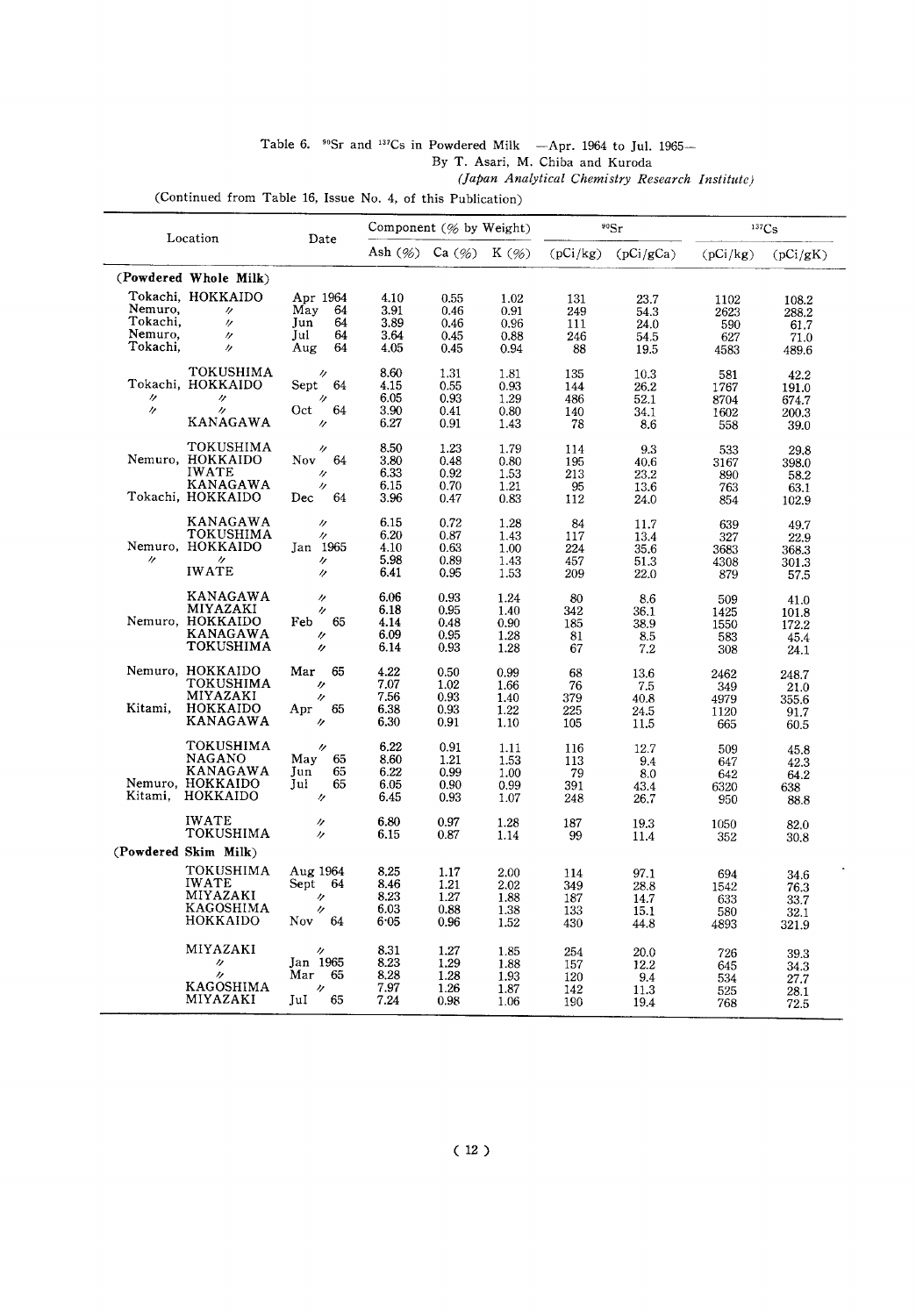### **Water Data**

#### Strontium-90 and Cesium-137 in Potable Rain Water used by Lighthouses

(Japan Analytical Chemistry Research Institute)

Since April 1964, potable rain water used by residents of beacon lighthouses has been analyzed for strontium-90 and cesium-137 content by the Japan Analytical Chemistry Research Institute.

Samples were collected in polyethylene bottles at 7 lighthouses once every other month. Ten liter samples each of potable rain water, with and without filtration through sand and charcoal, were sent from each lighthouse. Sampling locations are shown by open circles in Figure 11.

The analytical procedure applied was the method recommended by the Science and Technology Agency.

Results obtained during the period October 1964 to May 1965, are shown in Table 7.

Figure 10 shows the all Japan mean value of potable rain water used by residents of lighthouses.

 $-$ Oct. 1964 to May 1965 $-$ Table 7. <sup>90</sup>Sr and <sup>137</sup>Cs in Potable Rain Water used by lighthouses. By T. Asari, M. Chiba and M. Kuroda

(Japan Analytical Chemistry Research Institute)

(Continued from Table 8, Issue No. 6, of this Publication)

|                                                                                                                           |                                      | <sup>90</sup> Sr $(pCi/l)$         | $137Cs$ (pCi/l)                   |                                       |  |
|---------------------------------------------------------------------------------------------------------------------------|--------------------------------------|------------------------------------|-----------------------------------|---------------------------------------|--|
| Lighthouse Location                                                                                                       |                                      | Original Filtrate                  | Original                          | Filtrate                              |  |
| Oct 1964                                                                                                                  |                                      |                                    |                                   |                                       |  |
| Soyamisaki, HOKKAIDO<br>Miyakejima, TOKYO<br>Murotozaki, KOCHI                                                            | 4.2<br>4.8<br>16.9                   | 0.51<br>3.8<br>6.0                 | 3.3<br>3.8<br>44.9                | 0.20<br>0.60<br>0.05                  |  |
| Nov 1964                                                                                                                  |                                      |                                    |                                   |                                       |  |
| Soyamisaki, HOKKAIDO<br>Shakotanmisaki, v<br>Hajikizaki, KAGOSHIMA<br>Nagaohanamisaki, TOTTORI<br>Kusagakijima, KAGOSHIMA | 51.0<br>29.8<br>7.8<br>2.31<br>10.9  | 0.09<br>2.1<br>9.5<br>2.6<br>2.8   | 11.6<br>19.9<br>2.7<br>2.6<br>99  | 0.28<br>0.33<br>5.20<br>0.66<br>0.21  |  |
| Jan 1965                                                                                                                  |                                      |                                    |                                   |                                       |  |
| Soyamisaki, HOKKAIDO<br>Shakotanmisaki, $\nu$<br>Hajikizaki, NIIGATA<br>Mivakejima, TOKYO<br>Nagaohanamisaki, TOTTORI     | 2.7<br>10.0<br>12.5<br>7.6<br>32.9   | 0.04<br>0.5<br>13.7<br>3.8<br>8.3  | 3.7<br>8.0<br>4.3<br>6.9<br>27.7  | 0.22<br>0.50<br>0.40<br>1.80<br>0.60  |  |
| Murotozaki, KOCHI<br>Kusagakijima, KAGOSHIMA                                                                              | 14.2<br>4.7                          | 5.1<br>10.7                        | 24.2<br>3.4                       | 1.90<br>0.30                          |  |
| Mar 1965                                                                                                                  |                                      |                                    |                                   |                                       |  |
| Sovamisaki, HOKKAIDO<br>Shakotanmisaki, $\nu$<br>Hajikizaki, NIIGATA<br>Miyakejima, TOKYO<br>Nagaohanamisaki, TOTTORI     | 11.2<br>2.9<br>15.8<br>- 8.6<br>23.2 | 0.02<br>0.13<br>12.6<br>2.8<br>7.9 | 14.5<br>5.4<br>4.9<br>4.0<br>18.5 | 0.02<br>0.08<br>0.68<br>1.80<br>11.50 |  |
| Murotozaki, KOCHI<br>Kusagakijima, KAGOSHIMA                                                                              | 20.8<br>5.2                          | 5.0<br>5.5                         | 47.7<br>2.2                       | 0.13<br>0.16                          |  |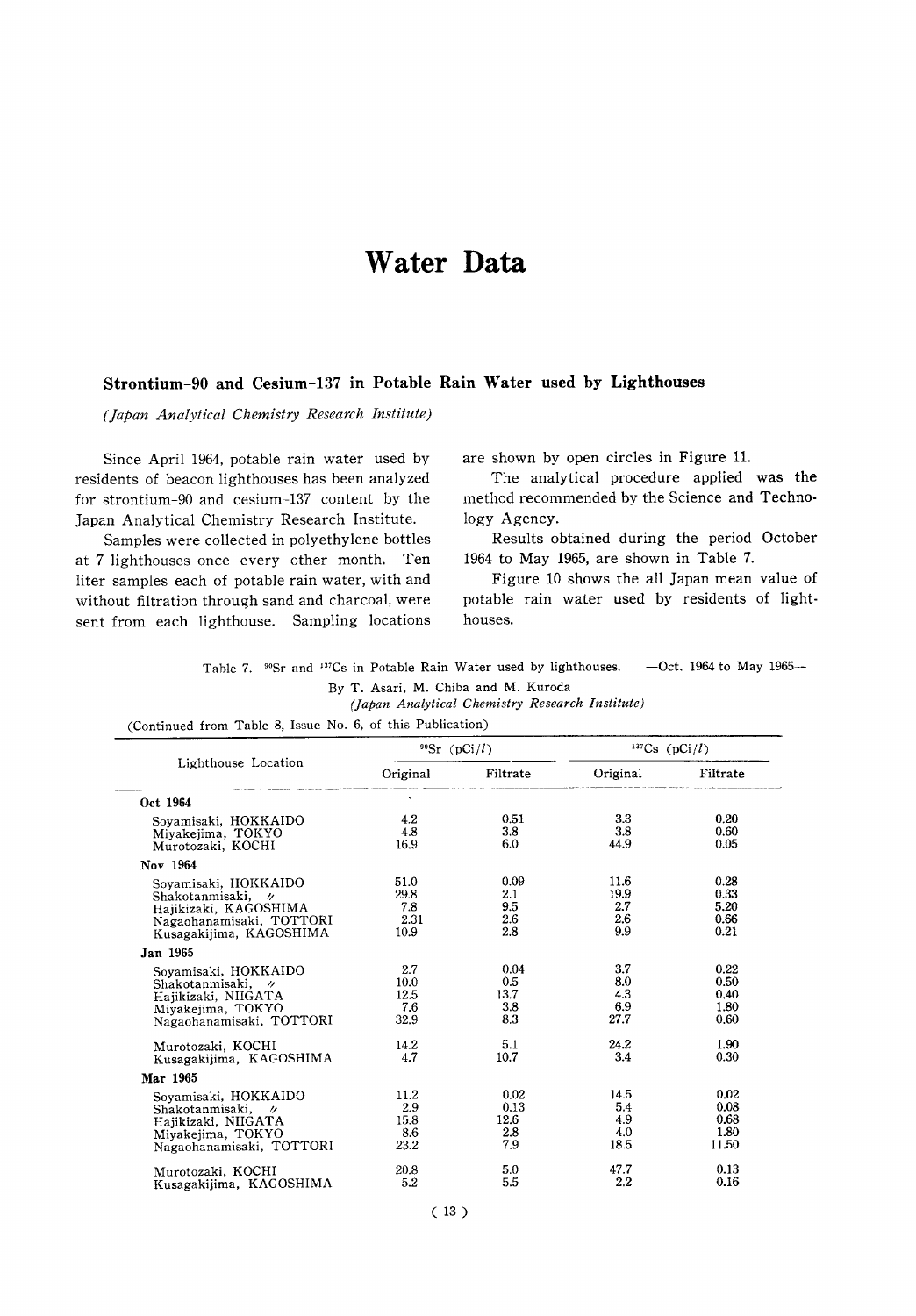|                                      |                                      | <sup>137</sup> Cs $(pCi/l)$          |                                      |
|--------------------------------------|--------------------------------------|--------------------------------------|--------------------------------------|
| Original                             | Filtrate                             | Original                             | Filtrate                             |
|                                      |                                      |                                      |                                      |
| 6.92<br>14.9<br>1.67<br>2.92<br>1.64 | 0.63<br>0.21<br>3.37<br>3.62<br>3.88 | 24.9<br>10.1<br>5.55<br>3.70<br>0.50 | 0.09<br>0.06<br>0.26<br>1.81<br>0.40 |
| 3.39<br>0.57                         | 4.51<br>1.94                         | 39.3<br>0.83                         | 0.02<br>0.20                         |
|                                      |                                      | $^{90}Sr$ (pCi/l)                    |                                      |

Table 7. <sup>90</sup>Sr and <sup>137</sup>Cs in Potable Rain Water used by lighthouses, -Oct. 1964 to May 1965-(continued)

Figure 10. <sup>90</sup>Sr and <sup>137</sup>Cs in Potable Rain Water used by  $-$ Oct. 1964 to May 1965 $-$ Lighthouses - All Japan Mean Values-



Strontium-90 and Cesium-137 in Potable Rain Water

(Japan Analytical Chemistry Research Institute)

The strontium-90 and cesium-137 content in potable rain water collected from 10 prefectural public health laboratories was determined at Japan Analytical Chemistry Research Institute.

Ten liter samples taken from potable rain water tanks were collected by the prefectural public health laboratories, and sent to Japan Analytical Chemistry Research Institute for strontium-90 and cesium-137 content analyses.

Sampling locations are shown by solid circles

in Figure 11. After pre-treatment for concent ration, the samples were analyzed by the fuming nitric acid method. The analytical procedure applied was the method recommended by the Science and Technology Agency.

Results obtained during the period June 1964 to March 1965 are shown in Table 8.

Figure 12 shows the all Japan mean value of potable rain water.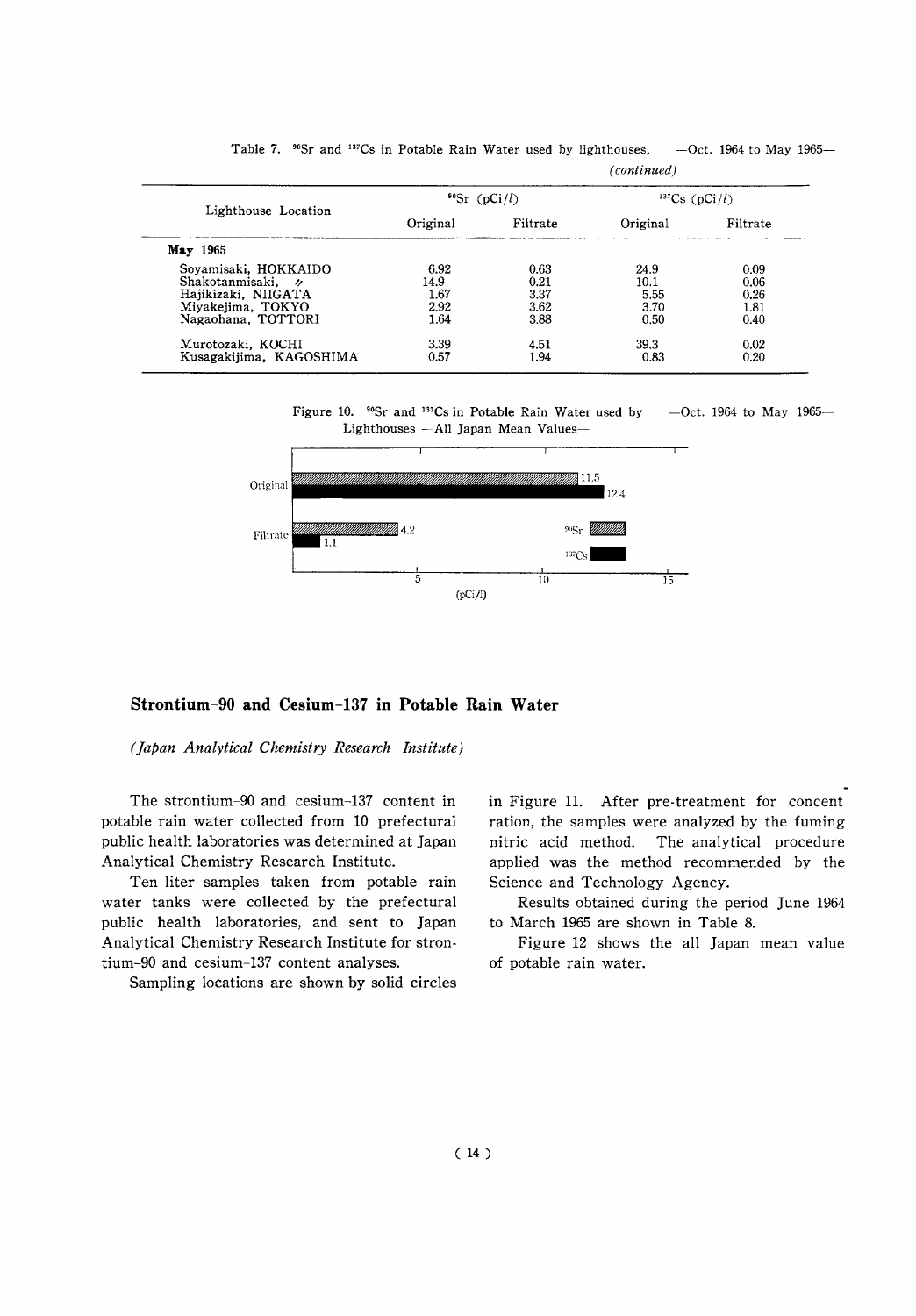

 $\bar{z}$ 

#### Figure 11. Potable Rain Water Sampling Locations

Figure 12. <sup>90</sup>Sr and <sup>137</sup>Cs in Potable Rain Water -Jun. 1964 to Mar. 1965-



|  | Table 8. <sup>90</sup> Sr and <sup>137</sup> Cs in Potable Rain Water |  |  |                                     | -Jun. 1964 to Mar. 1965- |  |
|--|-----------------------------------------------------------------------|--|--|-------------------------------------|--------------------------|--|
|  |                                                                       |  |  | By T. Asari, M. Chiba and M. Kuroda |                          |  |

|  | (Japan Analytical Chemistry Research Institute) |  |  |  |
|--|-------------------------------------------------|--|--|--|
|--|-------------------------------------------------|--|--|--|

| Location                                                                                               |                                      | $^{90}Sr$ (pCi/l)                    | $137Cs$ (pCi/l)                       |                                      |  |
|--------------------------------------------------------------------------------------------------------|--------------------------------------|--------------------------------------|---------------------------------------|--------------------------------------|--|
|                                                                                                        | Original                             | Filtrate                             | Original                              | Filtrate                             |  |
| Jun 1964                                                                                               |                                      |                                      |                                       |                                      |  |
| Izuoshima, TOKYO<br>Kushimoto, WAKAYAMA<br>Niimi, OKAYAMA<br>Matsunaga, HIROSHIMA<br>Nadazaki, OKAYAMA | 8.79<br>1.90<br>6.60<br>1.26<br>4.76 | 0.86<br>4.02<br>0.88<br>0.90<br>0.47 | 10.52<br>2.47<br>0.33<br>0.75<br>0.90 | 1.27<br>2.01<br>0.18<br>0.08<br>0.07 |  |
| Muroto, KOCHI<br>Sukumo, KOCHI<br>Fukue, NAGASAKI                                                      | 10.35<br>7.08<br>5.45                | 6.85<br>1.59<br>5.70                 | 3.84<br>3.00<br>1.27                  | 0.38<br>0.77<br>0.35                 |  |
| Aug 1964                                                                                               |                                      |                                      |                                       |                                      |  |
| Ojika, MIYAGI<br>Kobe, HYOGO<br>Sept 1964                                                              | 3.63<br>8.96                         | 0.49<br>6.07                         | 0.81<br>5.16                          | 0.16<br>9.11                         |  |
| Ojika, MIYAGI                                                                                          | 1.79                                 | 0.23                                 | 10.22                                 | 0.29                                 |  |
| Oct 1964                                                                                               |                                      |                                      |                                       |                                      |  |
| Oiika, MIYAGI<br>Izuoshima, TOKYO<br>Kushimoto, WAKAYAMA<br>Kobe, HYOGO<br>Niimi, OKAYAMA              | 2.78<br>7.02<br>3.93<br>4.48<br>3.64 | 3.14<br>0.72<br>3.94<br>3.12<br>0.43 | 22.84<br>1.57<br>1.66<br>1.93<br>0.17 | 4.77<br>0.27<br>0.64<br>7.62<br>0.11 |  |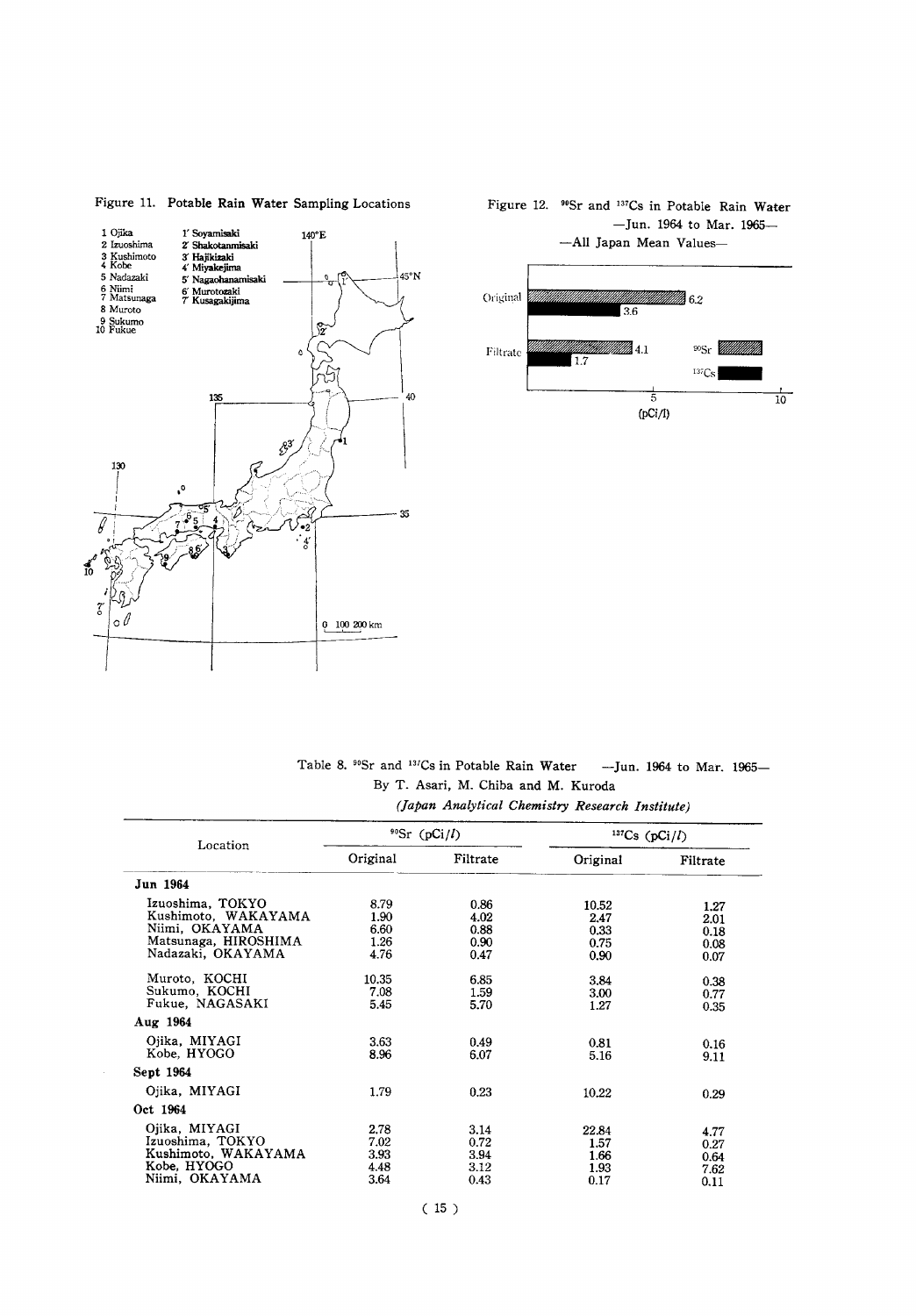| Location                                                                                          |                                      | $90$ Sr (pCi/l)                       | $137Cs$ (pCi/l)                          |                                      |  |
|---------------------------------------------------------------------------------------------------|--------------------------------------|---------------------------------------|------------------------------------------|--------------------------------------|--|
|                                                                                                   | Original<br>Filtrate                 |                                       | Original                                 | Filtrate                             |  |
| Oct 1964                                                                                          |                                      |                                       |                                          |                                      |  |
| Nadazaki, OKAYAMA<br>Matsunaga, HIROSHIMA<br>Muroto, KOCHI<br>Sukumo, KOCHI<br>Fukue, NAGASAKI    | 1.32<br>2.64<br>5.68<br>7.74<br>5.45 | 0.46<br>0.24<br>1.45<br>12.28<br>5.70 | 1.10<br>0.93<br>3.07<br>4.42<br>1.27     | 0.12<br>0.06<br>0.21<br>2.60<br>0.35 |  |
| Jan 1965                                                                                          |                                      |                                       |                                          |                                      |  |
| Kushimoto, WAKAYAMA<br>Kobe, HYOGO<br>Niimi, OKAYAMA<br>Nadazaki, OKAYAMA<br>Matsunaga, HIROSHIMA | 3.26<br>4.52<br>5.88<br>3.80<br>2.14 | 5.20<br>2.68<br>0.68<br>0.42<br>0.04  | $0.42\,$<br>3.30<br>1.15<br>5.92<br>0.50 | 0.96<br>0.27<br>0.03<br>0.04<br>0.07 |  |
| Muroto, KOCHI<br>Sukumo, KOCHI<br>Fukue, NAGASAKI                                                 | 5.32<br>6.98<br>5.83                 | 0.82<br>6.60<br>11.14                 | 1.34<br>1.55<br>1.86                     | 0.16<br>0.54<br>0.45                 |  |
| Feb 1965                                                                                          |                                      |                                       |                                          |                                      |  |
| Izuoshima, TOKYO<br>Mar 1965                                                                      | 7.05                                 | 2.30                                  | 8.98                                     | 0.37                                 |  |
| Ojika, MIYAGI                                                                                     | 43.61                                | 37.11                                 | 9.05                                     | 18.52                                |  |

Table 8. <sup>90</sup>Sr and <sup>137</sup>Cs in Potable Rain Water

-Jun. 1964 to Mar. 1965- $(continued)$ 

#### Strontium-90 and Cesium-137 in Source Water

(Japan Analytical Chemistry Research Institute)

Since May 1963, the Japan Analytical Chemistry Research Institute, on commission by the Science and Technology Agency, has analyzed the strontium-90 and cesium-137 content in source water from 25 locations in Japan. Sampling locations are shown in Figure 13.

The analytical procedure applied is the same as that shown on page 9, Issue No. 6 of this publication.

Results obtained during the period October 1964 to August 1965 are shown in Table 9.

Figure 14 shows the all Japan mean value of source water.

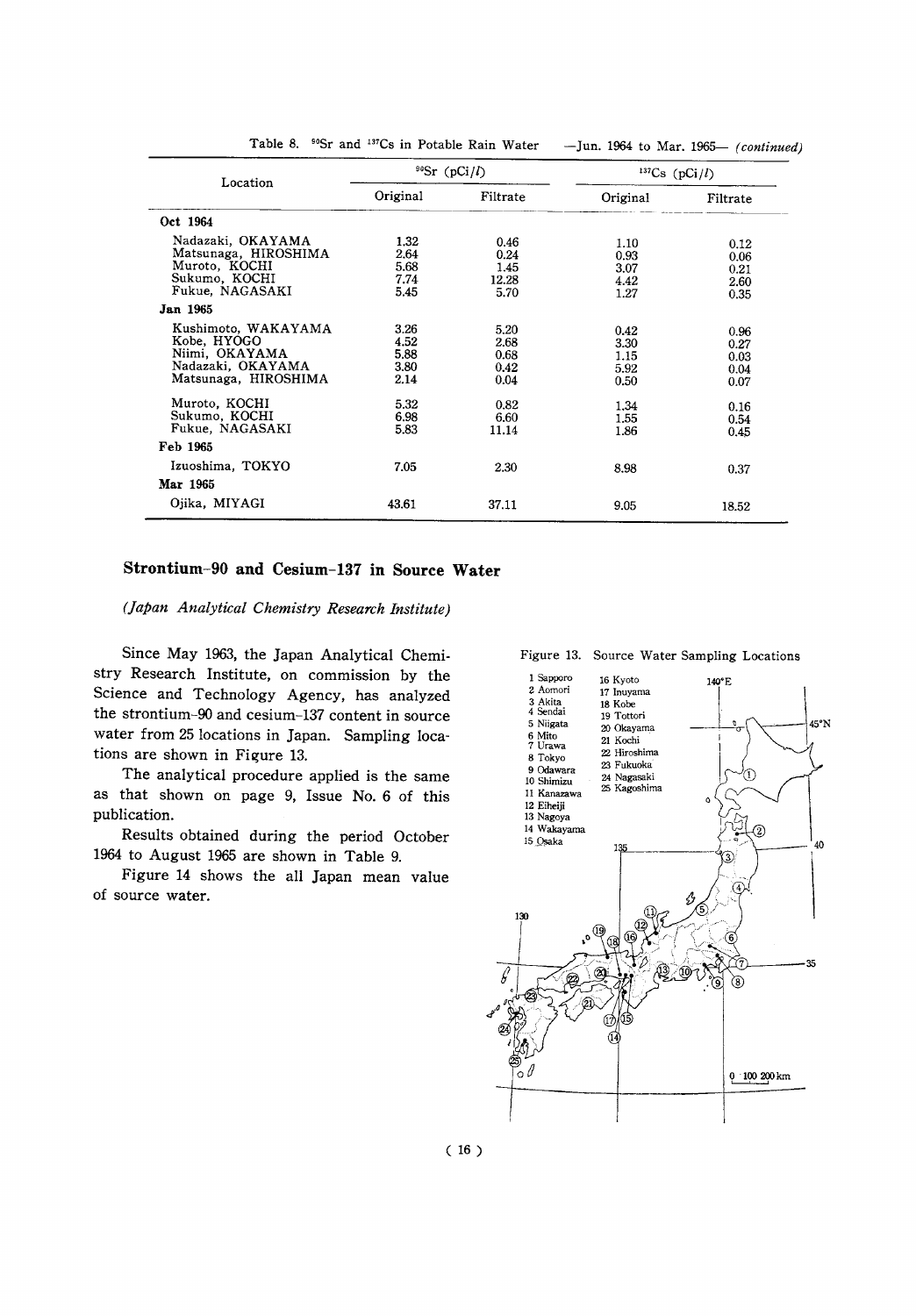| Location                                   | Source                                      |                   | 90Sr<br>(pCi/l)  | 137Cs<br>(pCi/l) | рH         | Nature of Water<br>Appearance |
|--------------------------------------------|---------------------------------------------|-------------------|------------------|------------------|------------|-------------------------------|
| Oct 1964                                   |                                             |                   |                  |                  |            |                               |
| Sapporo, HOKKAIDO                          | Water Purification Station                  |                   | 0.42             | 0.08             | 7.2        | clear                         |
| Aomori, AOMORI                             | 11                                          | 11                | 0.18             | 0.06             | 7.0        |                               |
| Akita, AKITA                               | ヶ                                           | $^{\prime\prime}$ | 0.48             | 0.12             | 6.9        |                               |
| Sendai, MIYAGI                             | $^{\prime\prime}$                           | $^{\prime\prime}$ | 0.41             | 0.17             | 6.8        | 7.2 slight muddy (brawn)      |
| Mito, IBARAGI                              | $^{\prime\prime}$                           | $^{\prime\prime}$ | 0.24             | 0.04             |            |                               |
| Urawa, SAITAMA                             | $^{\prime\prime}$                           | 11                | 0.11             | 0.01             | 7.5        |                               |
| токуо                                      | $^{\prime\prime}$                           | $^{\prime\prime}$ | 0.21<br>0.16     | 0.05<br>0.02     | 7.2        |                               |
| Odawara, KANAGAWA<br>Niigata, NIIGATA      | Station Intake<br>Shinano River             |                   | 0.54             | 0.35             | 7.0        |                               |
| Kanazawa, ISHIKAWA                         | Water Purification Station                  |                   | 0.53             | 0.01             | 7.2        |                               |
| Eiheiji, FUKUI                             | $^{\prime\prime}$                           | $^{\prime\prime}$ | 0.18             | 0.05             | 7.6        |                               |
| Shimizu, SHIZUOKA                          | Reservoir                                   |                   | 0.11             | 0.01             | 7.4        |                               |
| Nagoya, AICHI                              | Station Intake                              |                   | 0.26             | 0.05             | 6.7        |                               |
| Kyoto, KYOTO                               | $^{\prime\prime}$<br>〃                      |                   | 1.19             | 0.13             |            | 7.3 slight muddy (white)      |
| Osaka, OSAKA                               | $\prime$<br>$^{\prime\prime}$               |                   | 0.93             | 0.11             | 6.6        |                               |
| Kobe, HYOGO                                | Reservoir                                   |                   | 0.43             | 0.04             | 7.0        |                               |
| Wakayama, WAKAYAMA                         | Water Purification Station                  |                   | 0.10             | 0.05             | 6.8        |                               |
| Tottori, TOTTORI                           | Reservoir                                   |                   | 0.47<br>0.46     | 0.12<br>0.06     | 6.8<br>7.0 |                               |
| Okayama, OKAYAMA<br>Hiroshima, HIROSHIMA   | $^{\prime\prime}$<br>Station Intake         |                   | 0.28             | 0.07             | 7.1        |                               |
|                                            |                                             |                   |                  |                  |            |                               |
| Kochi, KOCHI                               | $^{\prime\prime}$                           |                   | 0.30             | 0.04             | 7.2        |                               |
| Fukuoka, FUKUOKA                           | Water Purification Station                  |                   | 0.37             | 0.08<br>0.21     | 6.8<br>8.6 | $\overline{\phantom{0}}$      |
| Nagasaki, NAGASAKI<br>Kagoshima, KAGOSHIMA | Reservoir<br>Reservoir                      |                   | $0.25\,$<br>0.64 | 0.02             | 6.9        | clear                         |
| Dec 1964                                   |                                             |                   |                  |                  |            |                               |
|                                            | Water Purification Station                  |                   | 0.35             | 0.04             | 7.1        |                               |
| Sapporo, HOKKAIDO<br>Aomori, AOMORI        | 11                                          | 11                | 0.22             | 0.12             | 7.0        |                               |
| Akita, AKITA                               | $^{\prime\prime}$                           | 11                | 0.50             | 0.18             | 6.7        |                               |
| Sendai, MIYAGI                             | $^{\prime\prime}$                           | 11                | 0.34             | 0.17             | 6.7        |                               |
| Mito, IBARAGI                              | 11                                          | $\prime$          | 0.12             | 0.10             | 7.2        |                               |
| Urawa, SAITAMA                             | $^{\prime\prime}$                           | $\prime$          | 0.02             | 0.009            | 7.4        |                               |
| TOKYO                                      | $\prime$                                    | 11                | 0.39             | 0.05             | 7.2        |                               |
| Odawara, KANAGAWA                          | Station Intake                              |                   | 0.04<br>0.88     | 0.005<br>0.49    | 7.2        |                               |
| Niigata, NIIGATA<br>Kanazawa, ISHIKAWA     | Shinano River<br>Water Purification Station |                   | 0.70             | 0.08             | 7.1        |                               |
|                                            |                                             |                   |                  |                  |            |                               |
| Eiheiji, FUKUI                             | $\prime$                                    | $^{\prime\prime}$ | 0.18<br>0.09     | 0.08<br>0.02     | 7.1<br>7.4 |                               |
| Shimizu, SHIZUOKA                          | Reservoir<br>Station Intake                 |                   | 0.85             | 0.05             | 6.8        |                               |
| Nagoya, AICHI<br>Kyoto, KYOTO              | $^{\prime\prime}$<br>11                     |                   | 1.13             | 0.11             | 7.2        |                               |
| Osaka, OSAKA                               | $\prime$<br>$^{\prime\prime}$               |                   | 0.98             | 0.11             | 6.6        |                               |
| Kobe, HYOGO                                | Reservoir                                   |                   | 0.37             | 0.08             | 6.9        |                               |
| Wakayama, WAKAYAMA                         | Water Purification Station                  |                   | 0.13             | 0.05             |            |                               |
| Tottori, TOTTORI                           | Reservoir                                   |                   | 0.48             | 0.12             | 6.9        |                               |
| Okayama OKAYAMA                            | "                                           |                   | 0.38<br>0.30     | 0.06<br>0.04     | 7.0<br>7.1 |                               |
| Hiroshima, HIROSHIMA                       | Station Intake                              |                   |                  |                  |            |                               |
| Kochi, KOCHI                               | $^{\prime\prime}$<br>$\prime$               |                   | 0.20             | 0.06             | 7.2        |                               |
| Fukuoka, FUKUOKA                           | Water Purification Station                  |                   | 0.21             | 0.13<br>0.23     | 6.8<br>7.2 |                               |
| Nagasaki, NAGASAKI<br>Kagoshima, KAGOSHIMA | Reservoir<br>Reservoir                      |                   | 0.56<br>0.04     | 0.02             | 6.6        |                               |
| Feb 1965                                   |                                             |                   |                  |                  |            |                               |
|                                            |                                             |                   | 0.36             | 0.45             | 7.1        |                               |
| Sapporo, HOKKAIDO                          | Weter Purification Station<br>11            | 11                | 0.78             | 0.23             | 6.8        |                               |
| Aomori, AOMORI<br>Akita, AKITA             | $^{\prime\prime}$                           | n                 | 0.64             | 0.33             | 6.8        |                               |
| Sendai, MIYAGI                             | $^{\prime\prime}$                           | 11                | 0.39             | 0.20             | 6.9        |                               |
| Mito, IBARAGI                              | $^{\prime\prime}$                           | n                 | 0.26             | 0.28             | 6.9        |                               |
| Urawa, SAITAMA                             | $^{\prime\prime}$                           | 11                | 0.20             | 0.03             | 7.3        |                               |
| TOKYO                                      | $\prime$                                    | n                 | 0.24             | 0.57             | 7.1        |                               |
| Odawara, KANAGAWA                          | Station Intake                              |                   | 0.09<br>0.71     | 0.01<br>0.22     | 7.0        |                               |
| Niigata, NIIGATA<br>Kanazawa, ISHIKAWA     | Shinano River<br>Water Purification Station |                   | 0.71             | 0.17             | 7.0        |                               |
|                                            |                                             |                   |                  |                  |            |                               |

#### Table 9.  $^{90}$ Sr and  $^{137}$ Cs in Source Water --Oct. 1964 to Aug. 1965--By T. Asari, M. Chiba and M. Kuroda (Japan Analytical Chemistry Research Institute)

 $\overline{\phantom{a}}$ 

 $\sim$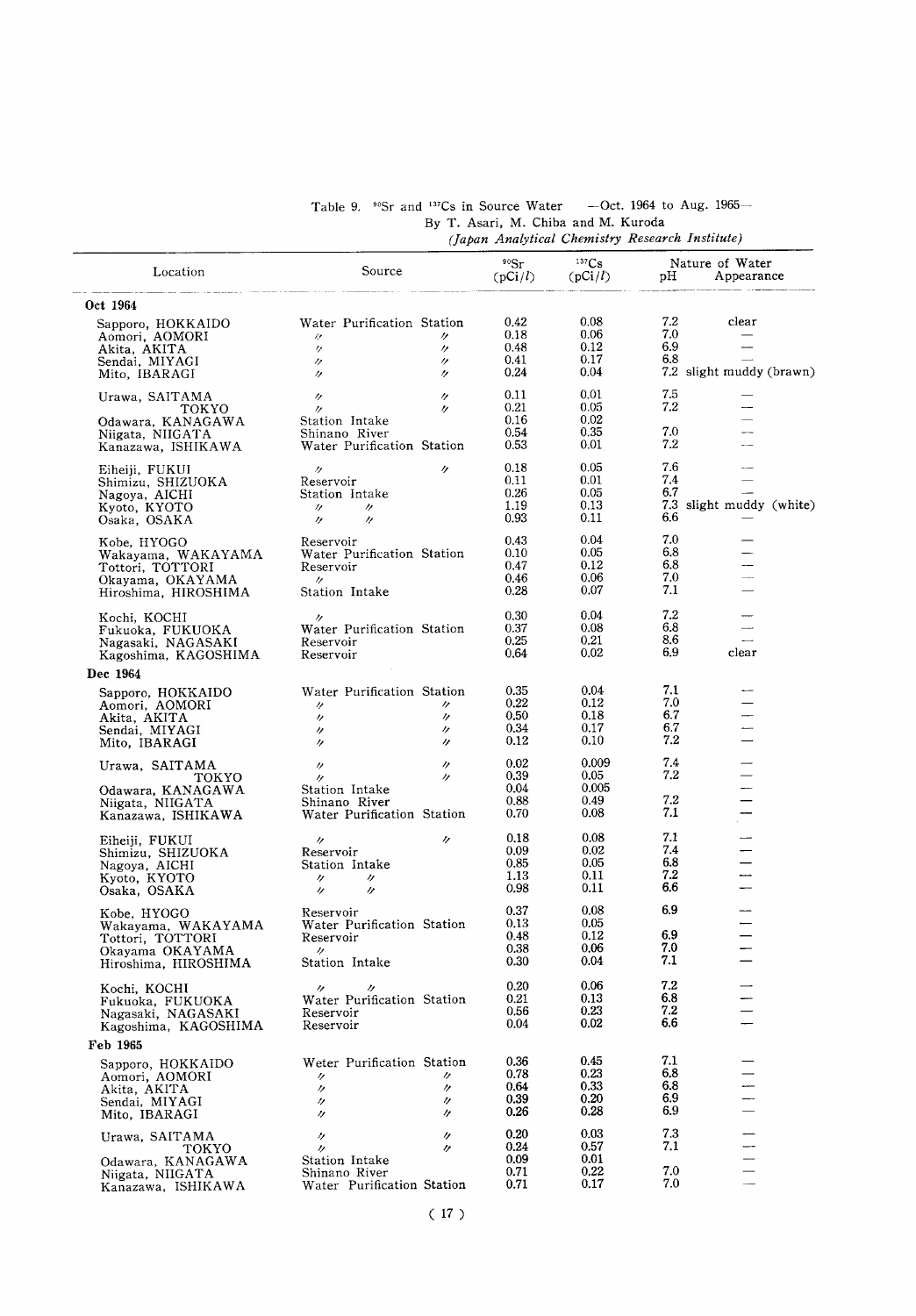| Location                           | Source                                 | 90Sr<br>(pCi/l) | $137C_S$<br>(pCi/l) | pH         | Nature of Water<br>Appearance |
|------------------------------------|----------------------------------------|-----------------|---------------------|------------|-------------------------------|
| Feb 1965                           |                                        |                 |                     |            |                               |
|                                    |                                        |                 |                     |            |                               |
| Eiheiji, FUKUI                     | $^{\prime\prime}$<br>$\prime\prime$    | 0.28            | 1.54                | 7.5        | —                             |
| Shimizu, SHIZUOKA<br>Nagoya, AICHI | Reservoir                              | 0.11            | 0.43                | 7.4        | $\overline{\phantom{0}}$      |
| Kyoto, KYOTO                       | Station Intake                         | 0.41            | 0.20                | 6.7        | —                             |
| Osaka, OSAKA                       | $^{\prime\prime}$<br>11<br>$\prime$    | 1.13            | 0.28                | 7.1        |                               |
|                                    | $\prime$                               | 0.87            | 0.09                | 6.8        | $\overline{\phantom{0}}$      |
| Kobe, HYOGO                        | Reservoir                              | 0.37            | 0.68                | 7.0        | ---                           |
| Wakayama, WAKAYAMA                 | Water Purification Station             | 0.16            | 0.08                | 7.1        | -                             |
| Tottri, TOTTRI                     | Reservoir                              | 0.79            | 0.55                |            | —                             |
| Okayama, OKAYAMA                   | n.                                     | 0.51            | 3.72                | 7.0        | $\overline{\phantom{0}}$      |
| Hiroshima, HIROSHIMA               | Station Intake                         | 0.45            | 0.14                | 7.1        | $\overline{\phantom{0}}$      |
| Kochi, KOCHI                       | $\prime\prime$<br>$^{\prime\prime}$    | 0.21            | 0.08                | 7.2        |                               |
| Fukuoka, FUKUOKA                   | Water Purification Station             | 0.42            | 0.13                | 6.8        |                               |
| Nagasaki, NAGASAKI                 | Reservoir                              | 0.84            | 0.49                | 7.2        |                               |
| Kagoshima, KAGOSHIMA               | Reservoir                              | 0.09            | 0.02                | 6.7        |                               |
| Apr 1965                           |                                        |                 |                     |            |                               |
|                                    |                                        |                 |                     |            |                               |
| Aomori, AOMORI                     | Water Purification Station             | 0.56            | 0.19                | 7.0        | clear                         |
| Sendai, MIYAGI                     | $^{\prime\prime}$<br>$^{\prime\prime}$ | 0.56            | 0.10                | 6.7        | slight muddy                  |
| Mito, IBARAGI                      | $\prime$<br>$\prime$                   | 0.22            | 0.07                | 7.0        | slight muddy                  |
| Odawara, KANAGAWA                  | Station Intake                         | 0.14            | 0.02                | 6.8        |                               |
| Kanazawa, ISHIKAWA                 | Water Purification Station             | 0.77            | 0.62                | 7.3        | clear                         |
| Shimizu, SHIZUOKA                  | Reservoir                              | 0.30            | 0.31                | 7.4        | clear                         |
| Inuyama, AICHI                     | Station Intake                         | 0.26            | 0.06                | 4.5        | slight muddy                  |
| Kyoto, KYOTO                       | $^{\prime\prime}$<br>$^{\prime\prime}$ | 1.24            | 0.10                | 7.3        | clear                         |
| Wakayama, WAKAYAMA                 | Water Purification Station             | 0.18            | 0.39                | 7.2        | slight muddy                  |
| Okayama, OKAYAMA                   | Reservoir                              | 0.12            | 0.09                | 6.7        | clear                         |
| Hiroshima, HIROSHIMA               | Station Intake                         | 0.40            | 0.08                | 7.1        | clear                         |
| Kochi, KOCHI                       | $^{\prime\prime}$<br>$^{\prime\prime}$ | 0.17            | 0.02                | 7.2        |                               |
| Fukuoka, FUKUOKA                   | Water Purification Station             | 0.37            | 0.07                | 6.8        |                               |
| Nagasaki, NAGASAKI                 | Reservoir                              | 0.86            | 0.12                | 8.8        | slight muddy                  |
| Kagoshima, KAGOSHIMA               | Reservoir                              | 0.03            | 0.01                | 6.9        | clear                         |
| May 1965                           |                                        |                 |                     |            |                               |
| Sapporo, HOKKAIDO                  | Water Purification Station             | 0.42            | 0.17                |            | 7.0 slight muddy (yellow)     |
| Eiheiji, FUKUI                     | $^{\prime\prime}$<br>$\prime$          | 0.25            | 0.05                | 7.9        | clear                         |
| Tottori, TOTTORI                   | Reservoir                              | 0.49            | 0.18                | 6.9        | muddy (brawn)                 |
| Kobe, HYOGO                        | $\prime$                               | 0.33            | 0.03                | 7.0        |                               |
| Jun 1965                           |                                        |                 |                     |            |                               |
| Akita, AKITA                       | Water Purification Station             | 0.66            | 0.02                | 6.8        | clear                         |
| Mito, IBARAGI                      | $^{\prime\prime}$<br>$^{\prime\prime}$ | 0.30            | 0.11                | 6.9        | slight muddy                  |
| Urawa, SAITAMA                     | $\prime$<br>$\prime$                   | 0.29            | 0.13                | 7.4        | clear                         |
| Odawara, KANAGAWA                  | Station Intake                         | 0.09            | 0.05                | 6.8        | $\overline{\phantom{a}}$      |
| Kanazawa, ISHIKAWA                 | Water Purification Station             | 0.67            | 0.07                |            |                               |
| Inuyama, AICHI                     | $\prime$<br>$\prime$                   | 0.09            | 0.09                |            |                               |
| Kyoto, KYOTO                       | Station Intake                         | 1.18            | 0.11                | 6.8<br>7.7 | slight muddy<br>clear         |
| Wakayama, HYOGO                    | ŋ.<br>"                                | 0.39            | 0.13                | 6.9        | clear                         |
| Fukuoka, FUKUOKA                   | Water Purification Station             | 0.37            | 0.03                |            |                               |
| Jul 1965                           |                                        |                 |                     |            |                               |
| Sapporo, HOKKAIDO                  | Water Purification Station             | 0.33            | 0.01                |            |                               |
| Aomori, AOMORI                     | $^{\prime\prime}$<br>$^{\prime\prime}$ | 0.25            | $0.30\,$            | 7.0        | 7.1 slight muddy (white)      |
| Fiheiji, FUKUI                     | $\prime$<br>$\prime$                   | 0.19            | 0.07                | 7.6        | clear<br>clear                |
| Shimizu, SHIZUOKA                  | Reservoin                              | 0.12            | 0.03                | 7.4        | clear                         |
| Wakayama, WAKAYAMA                 | Water Purification Station             | 0.19            | 0.10                | 6.6        | slight muddy                  |
| Tottori, TOTTORI                   | Reservoir                              | 0.38            | 0.07                |            |                               |
| Okayama, OKAYAMA                   | $^{\prime\prime}$                      | 0.41            | 0.78                | 7.0        | muddy (brawn)                 |
| Hiroshima, HIROSHIMA               | Station Intake                         | 0.31            | 0.61                | 7.1        | clear<br>clear                |
| Kochi, KOCHI                       | 11<br>11                               | 0.16            | 0.09                | 7.2        |                               |
| Nagasaki, NAGASAKI                 | Reservoir                              | 0.19            | 0.10                | 6.8        | —                             |
|                                    |                                        |                 |                     |            |                               |
| Kagoshima, KAGOSHIMA               | Reservoir                              | 0.04            | 0.13                | 6.9        | clear                         |

Table 9. <sup>90</sup>Sr and <sup>137</sup>Cs in Source Water -- Oct. 1964 to Aug. 1965- (continued)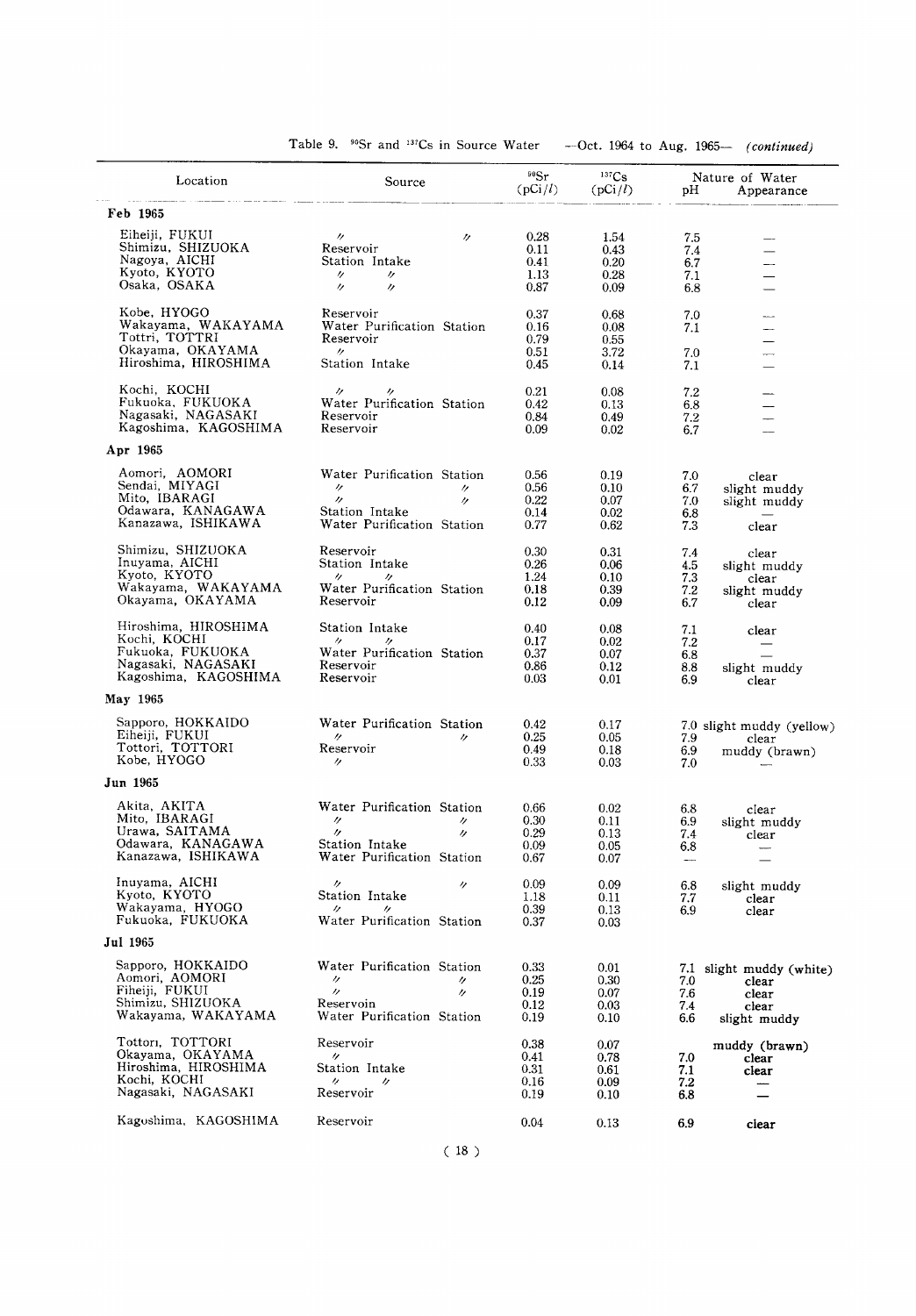|                   | <sup>90</sup> Sr and <sup>137</sup> Cs in Source Water<br>Table 9. |                 |                     |     | $-$ Oct. 1964 to Aug. 1965 $-$ (continued) |
|-------------------|--------------------------------------------------------------------|-----------------|---------------------|-----|--------------------------------------------|
| Location          | Source                                                             | 90Sr<br>(pCi/l) | $137C_S$<br>(pCi/l) | pН  | Nature of Water<br>Appearance              |
| Aug 1965          |                                                                    |                 |                     |     |                                            |
| Akita, AKITA      | Water Purification Station                                         | 0.28            | 0.93                | 6.8 | clear                                      |
| Urawa, SAITAMA    | "<br>$^{\prime\prime}$                                             | 0.01            | 0.14                | 7.4 | clear                                      |
| Odawara, KANAGAWA | Reservoir                                                          | 0.69            | 0.22                | 6.8 | $-$                                        |
| Inuvama, AICHI    | Station Intake                                                     | 0.30            | 0.16                | 7.0 | clear                                      |
| Kyoto, KYOTO      | $^{\prime\prime}$<br>n                                             | 1.05            | 0.62                | 7.6 | clear                                      |
| Kobe, HYOGO       | Reservoir                                                          | 0.05            | 0.38                |     | 6.8 slight muddy (yellow)                  |

Figure 14.  $\text{90Sr}$  and  $\text{137Cs}$  in Source Water -Oct. 1964 to Aug. 1965--All Japan Mean Values-



 $(19)$ 

 $\sim 10^6$